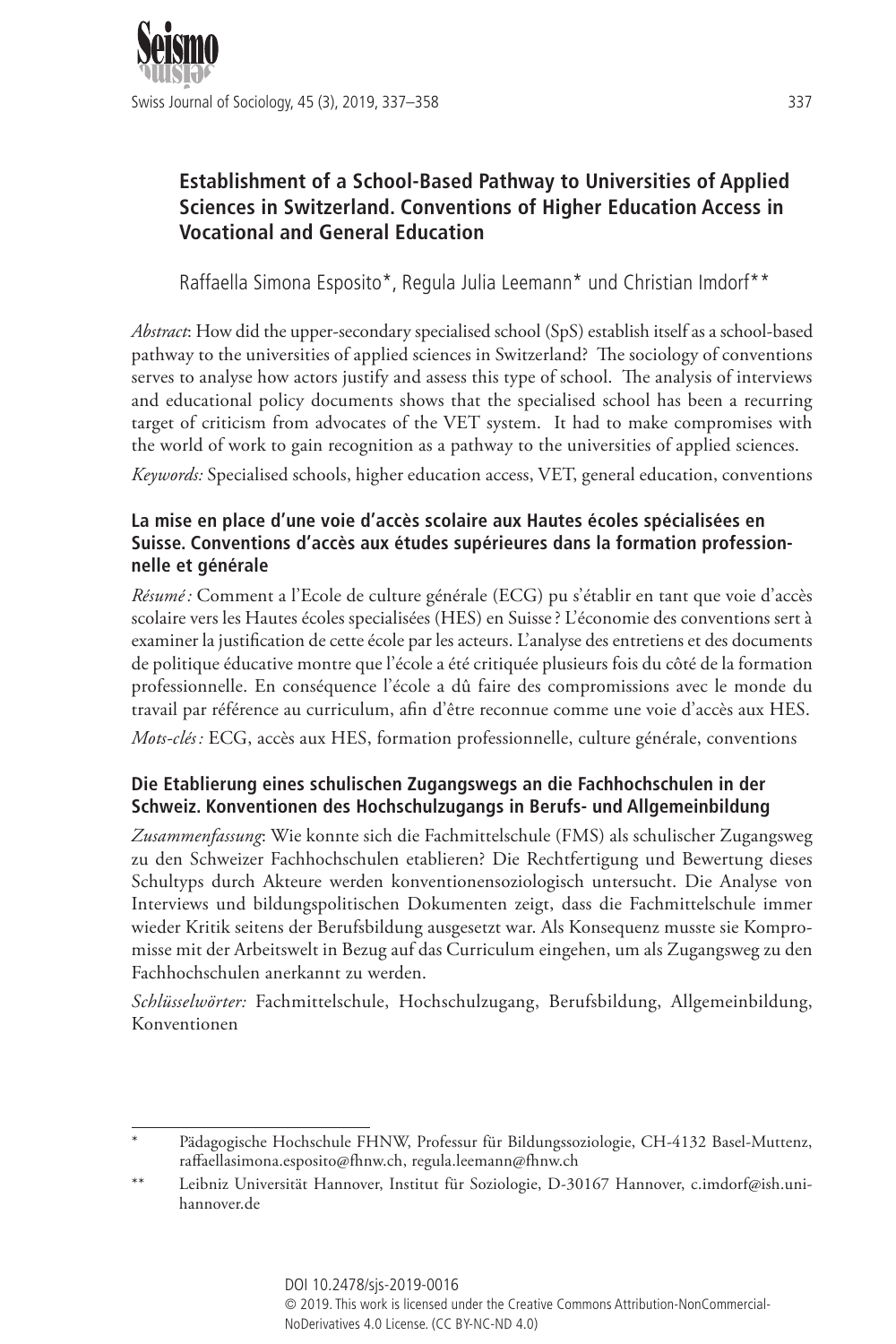## 1 Introduction

The upper-secondary specialised school (SpS) has established itself alongside the vocational education and training (VET) and grammar school as a third uppersecondary path toward higher education in Switzerland.<sup>1</sup> This is the result of an extended transformation process that began in the 1970s and was completed in 2004. Traditionally, the school sought to provide girls with a school-based track of advanced general education after compulsory schooling to prepare them for professional education, specifically in the fields of nursing, social work and early childhood education (KDMS 2001, 11). Up until 2004, young people could not enter such professional education before the age of 18. The reason was that they were to be protected from a "too early exposure to a harsh professional reality that is often difficult to cope with" (ibid., 2001, 11). Against this backdrop, the SpS served as a moratorium during which it prepared students for nursing, social and pedagogical professions by providing "general education in close touch with reality", developing the ability to "establish and cultivate interpersonal relationships", assisting in the choice of profession and devoting "special attention to personality development" (EDK 1987, 2). Although the SpS had established itself as an important educational option to prepare students for these professional fields, the lack of official pathways that its graduates could move onto frequently led to perceiving the SpS as a dead end (EDK 1996, 24, 33).

In light of an educational landscape that underwent dynamic changes, this article focuses on the last phase of the transformation process of the SpS between 1990 and 2004.

The collectively shared cultural-cognitive belief that higher education and science are indispensable for modern societies (Meyer et al. 2007; Meyer and Ramirez 2009) resulted in political demands in Switzerland that increasing parts of the professional workforce receive academic education and training, graduation certificates be compatible across Europe, there be greater permeability between vocational and academic education and educational programmes be better coordinated and harmonised (Weber et al. 2010; Rosenmund 2011; Kiener 2013). This led to profound reforms in higher education and vocational education at the uppersecondary level. These reforms undermined the position and profile of the SpS and put the school under pressure to justify itself (Kiener 2004). One aspect was that the creation of universities of applied sciences (UAS) in the early 1990s out of the existing institutions of professional education required clarification of who was to

<sup>1</sup> We would like to thank Stephan Elkins (SocioTrans – Social Science Translation & Editing) for his careful and thorough work in translating the manuscript from German to English. All quotes referred to in this text have been translated from German.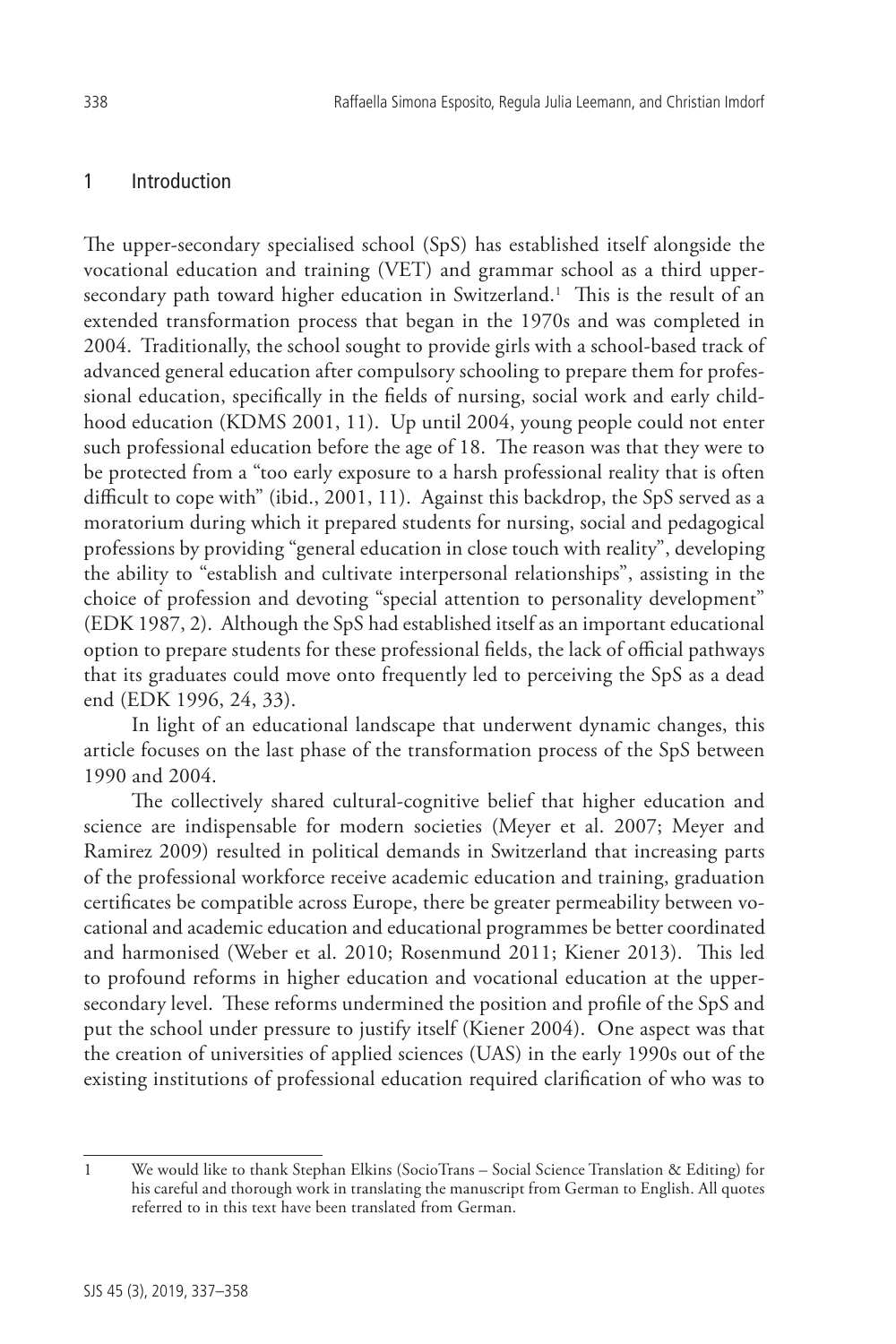prepare students for these new universities and how access should be regulated.<sup>2</sup> At the level of vocational education, the reforms involved the introduction of the vocational baccalaureate in 1994, which qualifies students for admission to study courses in a related profession at a UAS (Kiener and Gonon 1998). This reform inevitably raised questions concerning the status of the SpS (EDK 1996, 39). One of the SpS representatives' most urgent concerns was whether the SpS would also be granted the right to prepare its students for the UAS and issue a formal certificate qualifying its graduates for admission to higher education. Another aspect was the institutionalisation of specific VET programmes in the fields of health and social work. Upon completing compulsory education at the age of 15 or 16, young people could now immediately begin these new VET programmes in these fields and move on to a UAS upon attaining a vocational baccalaureate. The introduction of this parallel educational pathway in areas in which the SpS had previously been the only upper-secondary institution to provide preparatory education further increased the pressure on the SpS to justify itself. Representatives from the VET field in particular had always been critical of the SpS as a third upper-secondary educational pathway (Leemann and Imdorf 2019a). In the late 1990s, these dynamics forced the SpS to secure its position and defend its profile by seeking recognition as a route to the  $UAS - at least in the traditional areas of health and social work.<sup>3</sup>$ 

Drawing on a qualitative analysis of educational policy documents as well as on expert interviews, this article aims to understand how the SpS managed to establish itself in the face of this dispute as a legitimate pathway to the UAS. What reasons did the various actors involved in this controversy give to justify or question the legitimacy of the SpS as a pathway to these universities? What qualities of education were perceived to be the prerequisites for these young people's university readiness? How did the SpS reform its programme to meet criticism? With its roots in pragmatic French sociology, the sociology of conventions (Boltanski and Thévenot 2006) provides a suitable foundation to understand this endeavor, since it directs attention to the actors and their reasoning and assessments, which are based on different conventions in the sense of orders of justification. We assume that the political dispute over the role and function of the SpS in the education system reflects the different conventions upon which the actors draw. In the following, we examine which conventions became powerful in these disputes and which compromises the SpS made between them to position itself as a legitimate pathway toward the UAS.

<sup>2</sup> Today, the Swiss universities of applied sciences offer tertiary-level study programmes in the fields of technology, life sciences, architecture, economics and others as well as in health and social work. The date of institutionalisation of the universities of applied sciences in Switzerland varied across language regions and fields of study; here, the fields of engineering and technology – characterised by a strongly industrially as well as entrepreneurially oriented logic – played a pioneering role (Zosso 2006).

<sup>3</sup> This article does not address the developments in the teaching professions and access to the schools of education because these involved a different dynamic.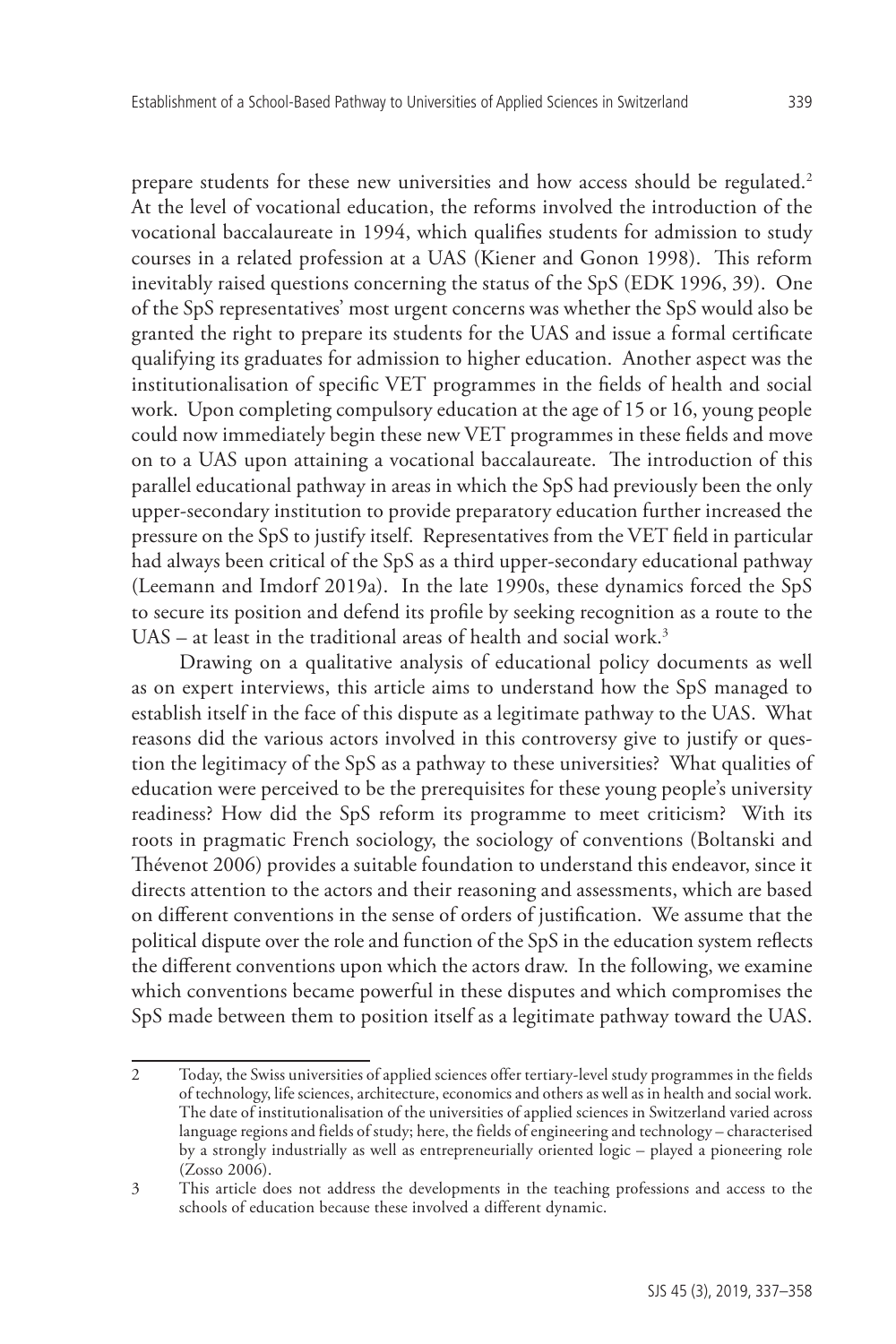Section 2 shows the state of research and lays the theoretical foundations. Section 3 describes the study and its methodological approach. Section 4 and 5 first reconstruct the conventions which the two groups of actors referred to in the debate over access to UAS and then show which requirements had to be met in their view to grant it. Section 6 presents the institutional solutions that played a substantial part in recognising the SpS as a pathway to the UAS, summarises the results, highlights our contribution to advancing the theoretical approach and provides an outlook on research desiderata.

## 2 State of Research and Theoretical Framework

## 2.1 The Early Institutionalisation of the Specialised School

In the early 1970s, VET and grammar school were the two recognised pathways of post-compulsory education in Switzerland. According to Baethge (2006), vocational and general education are characterised by different institutional orders. This leads to differences between the two educational pathways in terms of regulations, expectations and beliefs regarding educational objectives, types of knowledge, methods of teaching and learning, the status of the learners, the training of the teaching staff, funding as well as supervisory mechanisms. In the dual-track VET system, the apprentice is in an employment relationship. Via practical integration into the working process, the apprentice develops the professional skills required in the labour market. General education, by contrast, is removed from practice and seeks to form the student into an educated personality. Conveying a canon of representative knowledge serves to develop an academic mindset. Both in Germany and in Switzerland, we can observe a "commitment of the major groups in society to the dual-track VET system" (Baethge 2006, 22), which explains why the SpS was criticised and opposed by powerful actors in the VET and labour-market policy arenas.

Early 1970 was the first time that political demands were raised for a solution to the municipal and cantonal SpS throughout Switzerland. This triggered a debate on the potential status and desired profile of the SpS (Leemann and Imdorf 2019a). As a third educational pathway, the SpS was required to position itself within a system defined by the two existing pathways, VET and grammar school, and justify its worth in a classification system based on the binary code of "vocational versus general education" or "practice versus theory" (ibid.). At the time, the principle of legitimation which the actors relied on was a compromise between civic and moral competencies and qualities. The SpS was to prepare youths for taking responsibility in society and working with others in their future professions, in which interpersonal relationships and shared responsibility play an important role. These criteria of worth materialised in a compromise according to which the SpS' major educational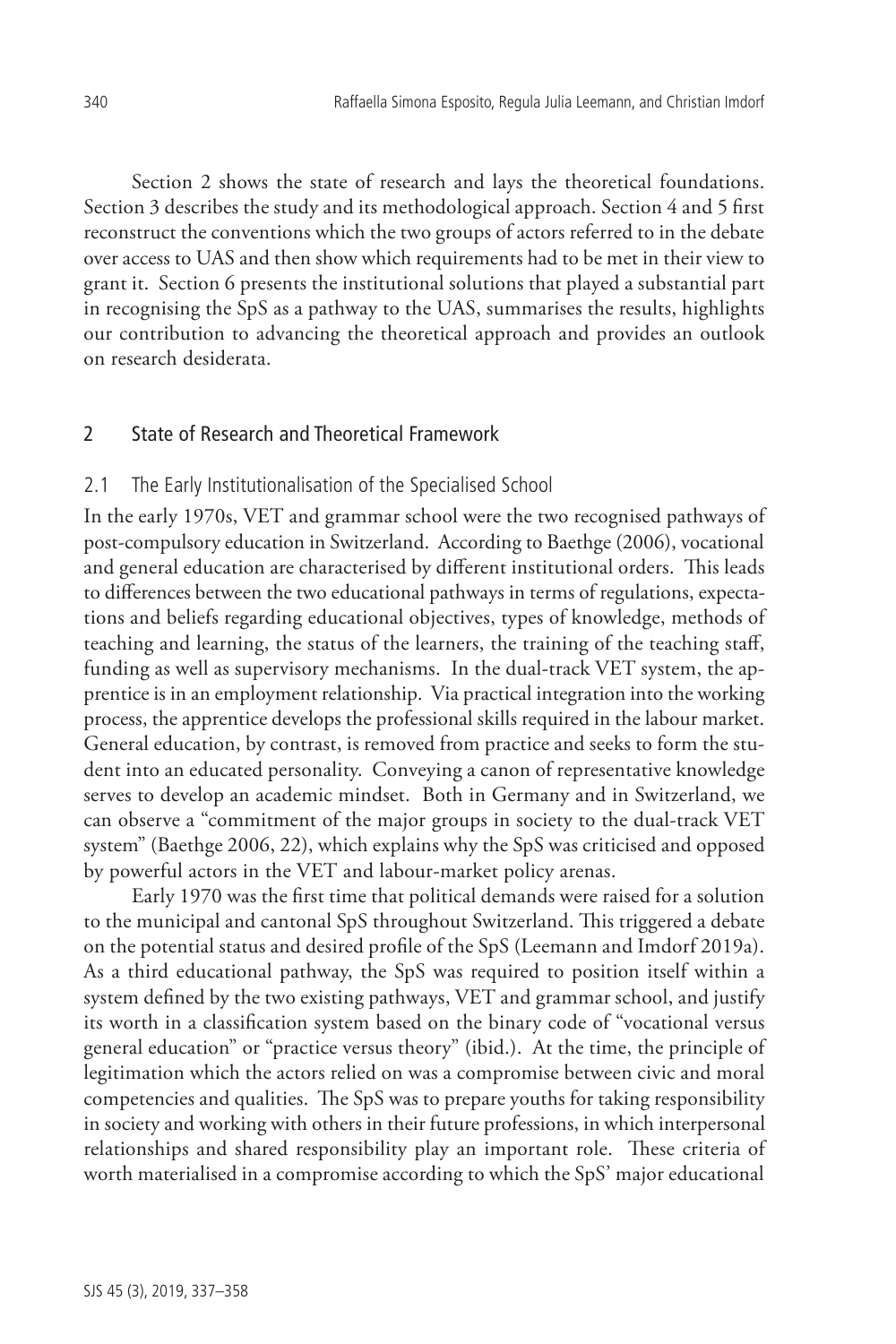objective would be to form its subjects into "mature personalities" in order to enable this new type of school to adopt a unique profile.

The political consultation process (Vernehmlassung $4$ ) concerning the potential position and profile of the SpS revealed that important representatives of educational institutions were against the SpS. They found fault with the school-based form of personality development and advocated dual-track VET instead. Moreover, they criticised that the schools, being removed from practice, resulted in young people not receiving the proper professional training and not being trained in accordance with labour-market demand. The SpS representatives feared that the VET side might perceive the SpS as a competing "gentlemanly" path to cadre positions without having to do any real work (Leemann and Imdorf 2019a). In the end, the idea of a third educational pathway prevailed in the educational policy arena. In 1988, the SpS was officially recognised in Switzerland (EDK 1989, 3) after a process that took nearly two decades and involved disputes over the status and profile of this third pathway.

# 2.2 The Institutionalisation of the Specialised School since the 1990s in the Context of Debates over Qualification Requirements in the Knowledge Society

The process of establishing the SpS since the 1990s can be analysed in the context of the discourse revolving around the question of which kinds of knowledge will be crucial for mastering societal change toward the postindustrial knowledge and service society and what kind of institutional entities and forms of teaching and learning are most suitable for developing such knowledge (for an overview, see Dietzen 2015). Although dual-track VET imparts general education as part of its school-based training (at least 360 hours for a three-year apprenticeship [BBT 2006; SBFI 2006]) as well as transversal competencies in general (Scharnhorst and Kaiser 2018), the above-mentioned discourse was increasingly critical of the VET system. The critics claimed that the types of knowledge with its large emphasis on learning by doing on the job under the guidance of an on-the-job trainer and aligned along a narrow job profile were no longer sufficient to meet the demands in the working world, both today and tomorrow (Kruse 2012; Minssen 2012). In view of rapid developments in the economy, in the organisation of work and in technology, they therefore called for building broader types of knowledge that are independent of specific business operations and professions as well as for putting greater emphasis on general education and theoretical-systematic knowledge (Baethge 2004; Baethge et al. 2007). The emphasis on general education was not least to equip individuals with key qualifications or soft skills (Griffith and Guile 2004). Theoretical-systematic knowledge should enable individuals to engage in analysis,

<sup>4</sup> The Swiss legislative procedure involves a preparatory phase in which the cantons, political parties and interested circles (e. g., associations) are invited to submit their opinions on a draft version of a bill.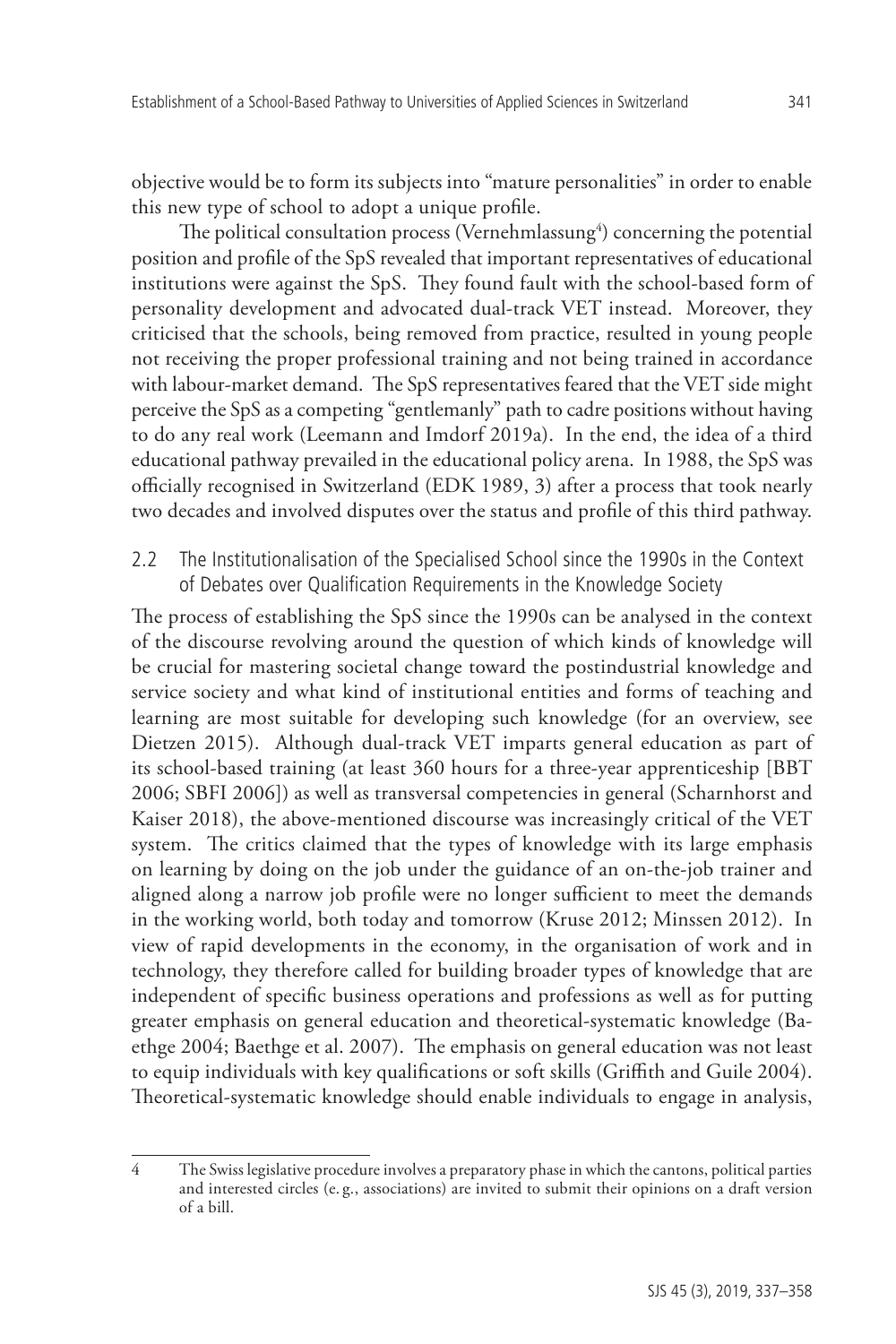reflection, meta-cognition and innovation and – when acquired at an academic level – to expand and innovate knowledge.

These new types of knowledge are to a greater degree imparted in school-based, didactically structured teaching and learning environments that are not incorporated into business operations geared toward manufacturing or service provision. These school-based learning environments are thus more or less removed from the concrete daily practice on the job. However, in countries with a pronounced dual-track VET system, such as Switzerland or Germany in particular, one-sided school-based systems of learning that are removed from practice have always been subject to criticism. Fritz Böhle (2015), for instance, directed attention early on to the relevance of experiential knowledge based on sensory perception and intuition.

Against the backdrop outlined above, we expect the debate over the status and profile of the SpS to evoke controversies as to which types of knowledge will be required in the future and to what extent the SpS is suitable for developing them.

### 2.3 Justifications and Qualities of Education: The Plurality of Conventions

Our examination of the different justifications and qualification requirements for access to UAS draws on the sociology of conventions (Diaz-Bone 2011; 2018), which has gained currency in educational research in recent years (Imdorf et al. 2019). This approach rests on the seminal work of Luc Boltanski and Laurent Thévenot presented in their book *On Justification. Economies of Worth* (2006) and aspires to integrate a structuralist and pragmatic-ethnomethodological perspective.

Conventions are general principles (orders of justification and worth, logics of action) that have evolved historically in social practice, have proven themselves in their socio-cultural environment and have become reality via objectification. Actors draw on conventions to coordinate action in situations of uncertainty, justify positions and evaluate qualities. Boltanski and Thévenot (2006) reconstructed six conventions that are geared toward specific conceptions of the common good that underlie social cohesion. Jean-Louis Derouet (1992) transferred these conventions to the field of school and education. Later, in their work on postindustrial society, Boltanski and Chiapello (2005) developed a seventh convention: the project convention. Each of these conventions of quality (Eymard-Duvernay 1989) involves an order of justification that guides the design of educational programmes and thus generates its own quality of education. This presupposes principles of comparability – so-called principles of equivalence. These principles attribute qualities and worth to things, subjects and processes in situations involving evaluation and tests of worth and make these attributions comparable (Diaz-Bone 2018). Imdorf et al. (2019) provide an up-to-date overview of educational research based on the theoretical framework of the sociology of convention. The studies collected in this volume deal with questions of inequality, justice, governance and the construction of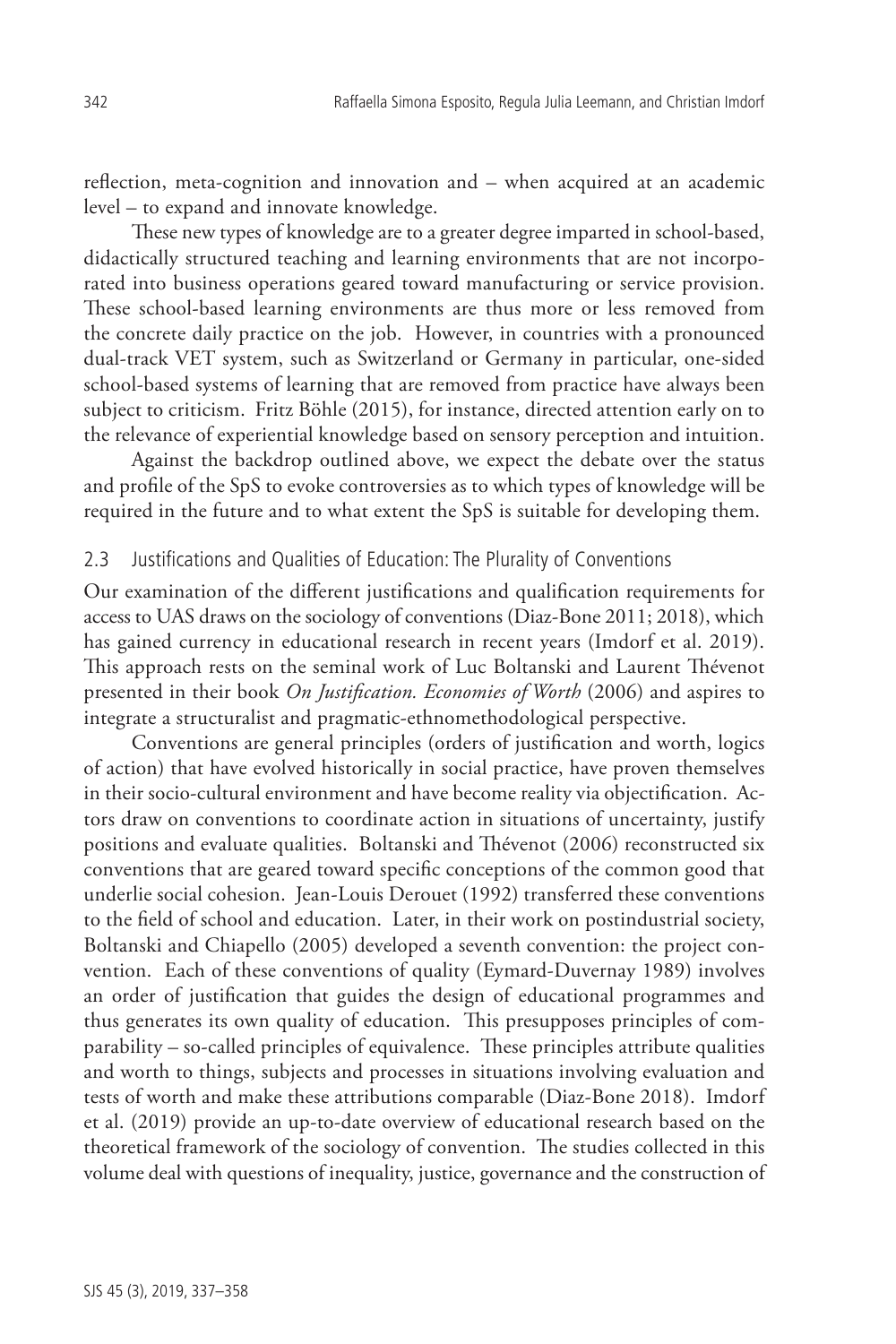| Convention            | Quality of education                                                                                                         | Types of knowledge,<br>methods of teaching and<br>learning                                                                                                                             | Test of worth<br>(evaluation)                                                         |
|-----------------------|------------------------------------------------------------------------------------------------------------------------------|----------------------------------------------------------------------------------------------------------------------------------------------------------------------------------------|---------------------------------------------------------------------------------------|
| Civic convention      | General education<br>Primacy of the collec-<br>tive, solidarity, inclusion,<br>equality                                      | Savoir.<br>theoretical-abstract/<br>systematic, canonical<br>knowledge<br>Shielded from reality                                                                                        | Non-discrimination,<br>equality, democratic<br>principles, equity<br>General interest |
| Domestic convention   | Trust, intimacy, tradi-<br>tion, hierarchy, character<br>building                                                            | Savoir-vivre.<br>practical experience                                                                                                                                                  |                                                                                       |
| - Company setting     | Interpersonal relation-<br>ships in work commu-<br>nity, character building<br>by confrontation with<br>(on-the-job) reality | Physically grounded<br>experiential knowledge,<br>instruction as integral<br>part of the working pro-<br>cess, learning by doing,<br>manual labour, master-<br>apprentice relationship | Practical experience,<br>social fit                                                   |
| - School setting      | Interpersonal relation-<br>ships in school commu-<br>nity, character building in<br>a sheltered environment                  | Didactically structured<br>learning, systematic<br>instruction, orientation<br>toward the individual                                                                                   | Community building                                                                    |
| Industrial convention | Expertise, efficiency,<br>performance, long-term<br>nature                                                                   | Savoir-faire.<br>know-how, planning,<br>developing skills and<br>competencies, problem-<br>oriented learning                                                                           | Professionalism, perfor-<br>mance indicators                                          |
| Project convention    | Capacity for teamwork,<br>being mobile and auton-<br>omous, self-management                                                  | Key competencies,<br>soft skills<br>Project work, teamwork,<br>life-long learning                                                                                                      | Straightforwardness,<br>mobility, cooperation<br>and networking                       |
| Convention of fame    | Fame, renown,<br>reputation                                                                                                  |                                                                                                                                                                                        | Prestige, acknowledg-<br>ment, visibility                                             |

Table 1 **Quality Conventions in Education** 

Sources: Derouet 1992, 87 ff. ; Boltanski and Chiapello 2005, 168 ff. ; Boltanski and Thévenot 2006, 159 ff. ; Diaz-Bone 2018, 162 f. ; Leemann and Imdorf 2019b.

persons and institutions in education, as well as with evaluations in the educational system and the design of curricula.

The five conventions listed below (see Table 1) provide the foundation for our analysis. Drawing on Derouet's transfer of these conventions to the field of education, Table 1 shows our working hypotheses on the quality of education, types of knowledge, methods of teaching and learning as well as tests of worth associated with each of these conventions.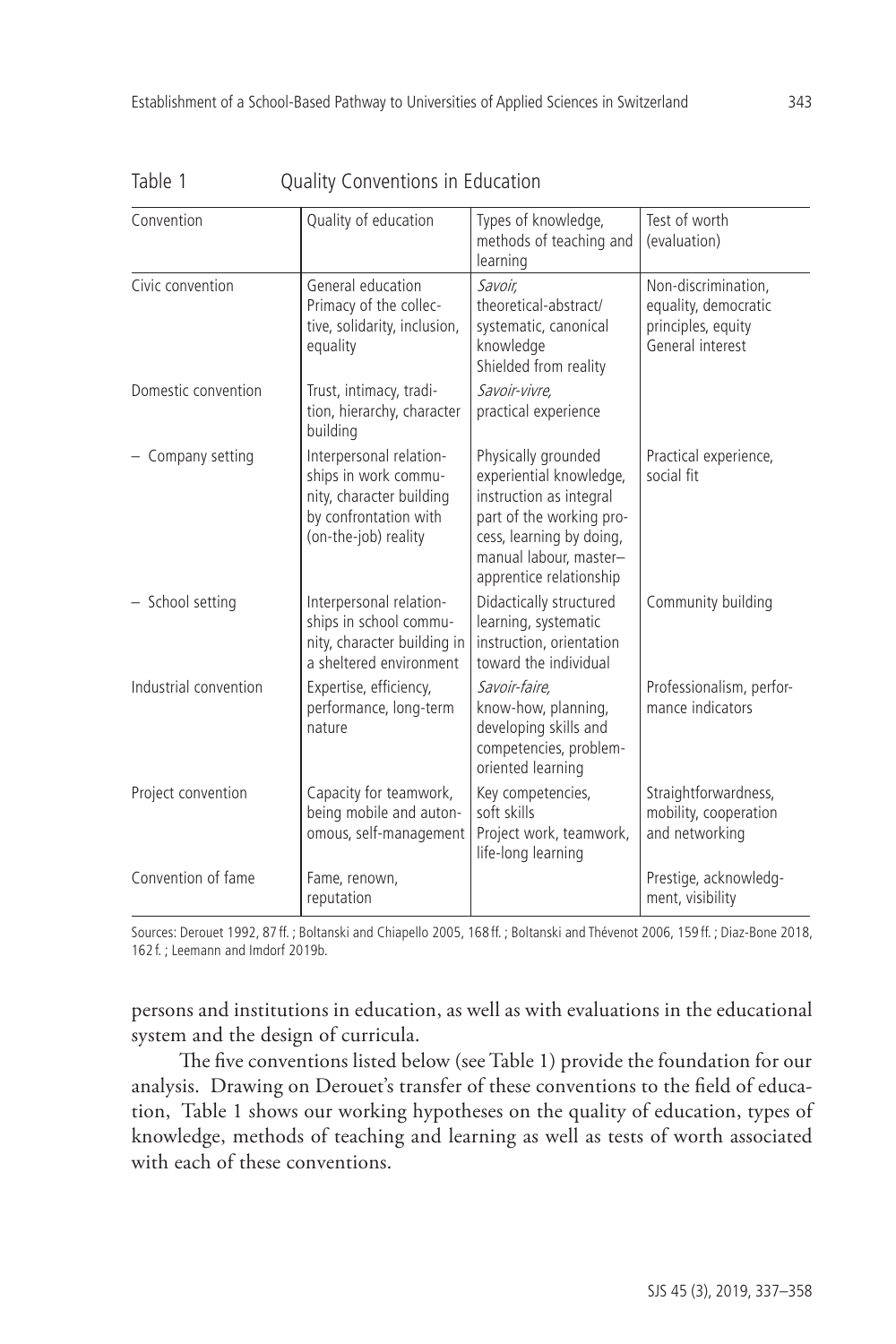The civic convention emphasises the values of an enlightened civil society which gives importance to general education, the collective and individual equality. Theoreticalabstract knowledge and the general interest are the key orientations in education. This convention provides the major foundation for what Baethge (2006) described as the institutional order of general education. In the domestic convention, by contrast, we find the rules, values and self-conceptions to be most dominant that are associated with the institutional order of VET (see also Boltanski and Thévenot 2006). Its model of community is that of the family with its intimate relationships based on familiarity. In real coordination situations, conventions articulate themselves differently depending on the concrete constellation and the dispositif of the setting. Therefore, we assume that the domestic convention materialises differently in a company compared to a school setting. This considered, we further differentiate Derouet's conception of the domestic convention in education and call these two forms 'domestic–school convention' and 'domestic–company convention' (see Table 1). This is an attempt to conceptually grasp different articulations of the domestic convention in specific (school vs. company) educational settings. This distinction also captures the different institutional orders of general education and VET, as proposed by Baethge (2006), as well as the different forms of knowledge and knowledge appropriation associated with them, as outlined by Dietzen (2015).

In the industrial convention, the quality of education relies on the potential for performance, the expertise and professionalism of people and processes. In the project convention, quality is characterised by the ability to work in teams and in the form of projects (e. g., project-based learning), to be mobile and flexible, and to easily integrate into a changing, network-like working environment. In the convention of fame, educational quality is based on visibility and a well-reputed educational pathway which benefits the community as a whole. The sociology of conventions enables us to show that both educational pathways – general and vocational education – are characterised by plural orders of worth. The aim of this article is to take a closer look at the domestic convention in both institutional pathways and learning environments to which they are bound.

Since most social situations involve more than one convention that has proven its worth and is considered socially legitimate, different interpretations of education are confronted with one another, each of which can claim validity. Boltanski and Thévenot (1999) call this confrontation "radical criticism", which means that a conventional order of justification and worth is rejected as not appropriate to the situation. However, it is also possible that a dispute will emerge over the valid principle of equivalence and the appropriate test of worth for evaluating a quality within a convention – which Boltanski and Thévenot call a less radical criticism. Hence, the coordination of action implies the need to situationally mediate plural, competing and contradictory orders of justification, deal with criticism and disputes, and find solutions. In conflicts over the appropriate interpretation of the situation,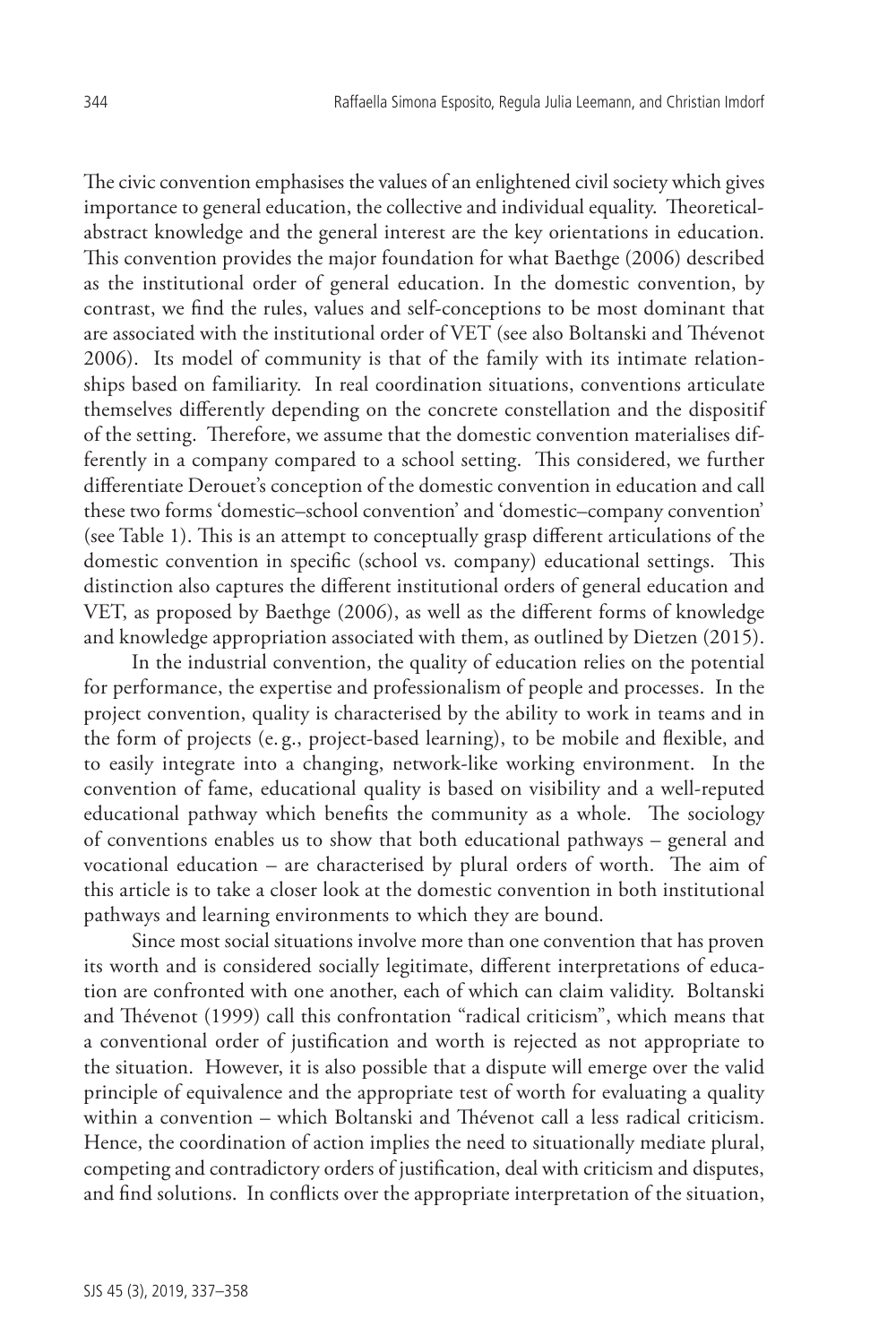one convention or principle of equivalence can prevail or compromises between different measures of worth might be struck. It is also possible that conventions make positive reference to one another and form compromises by drawing on the logics and strategies of another order of justification to strengthen their own conceptions of quality (Diaz-Bone 2018, 175, 205f.).

Conventions and compromises are generalised and stabilised, in the sense of objectification, through investments in material (e. g., curricula) and immaterial forms (e. g., cognitive schemata) (Thévenot 1984). This is accomplished by means of standardisation, that is, by sacrificing alternatives and variants (Thévenot 2009; 2011) as well as through instrumentation, that is, by equipping the situation in which coordination takes place with cognitions, information, rules, programmes and procedures that facilitate and secure the collective pursuit of certain qualities (Diaz-Bone 2017). Such dispositifs of valorisation expand the temporal and socio-spatial scope – and thus enhance the power – of a convention to achieve coordination in accordance with its understanding of quality (Thévenot 2014).

Against this backdrop, we have derived the following three sets of research questions:

- 1. Which orders of justification did actors who sought to enable SpS graduates to access UAS rely on? How did critical voices justify their opposition? (Section 4)
- 2. Which educational qualities did the various actor groups see as necessary prerequisites for studying at a UAS? Which disputes can be reconstructed? What standards were set and which sacrifices made to ensure the qualities called for? (Section 5)
- 3. What compromises and investments in forms enabled the SpS to position itself as a legitimate pathway to the UAS? Which conventions were able to expand their scope? (Section 6)

## 3 Data and Methods

To understand how the SpS managed to establish itself as a legitimate pathway to higher education, we analysed situations in the period from 1990 to 2004, during which the SpS was forced to reposition itself and develop a new profile in the wake of the emerging UAS. The process involved a lively, critical debate among SpS and VET actor groups about the profile of the SpS. Among the influential actors championing the SpS were the Swiss Conference of Cantonal Ministers of Education (EDK), especially its SpS Committee, as well as the Rectors' Conference of Upper-Secondary Specialised Schools (KDMS). The group of VET advocates consisted of representatives of federal conferences and commissions as well as business organisations, particularly the Federal Office for Industry and Labour (later renamed the Federal Office for Professional Education and Technology [BBT]), the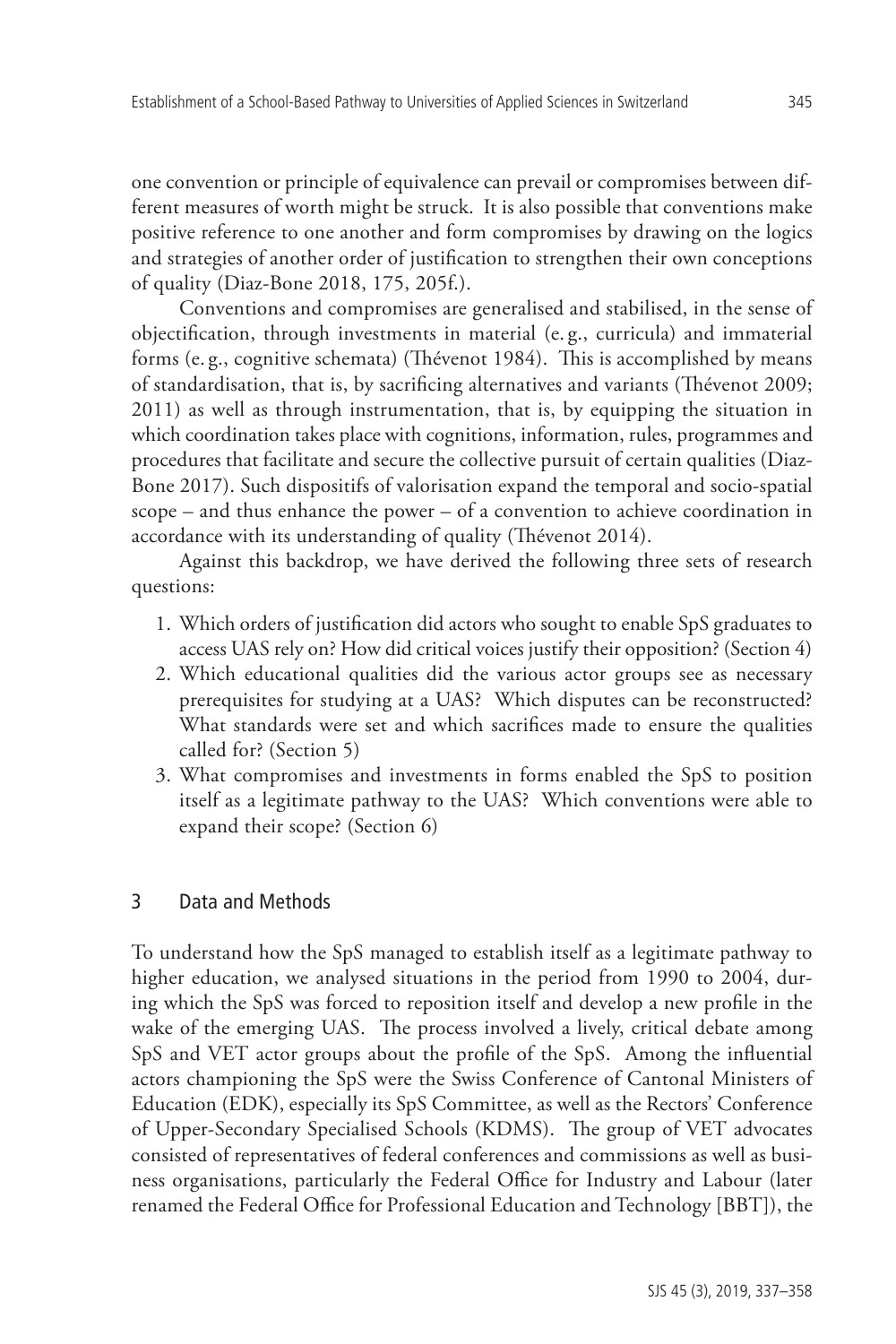Swiss Directors' Conference of Commercial-Industrial Vocational and Technical Schools (SDK), the Swiss-German Conference of VET Departments (DBK), the Federal Vocational Baccalaureate Committee (EBMK) as well as the Swiss Federation of Small and Medium-Sized Enterprises (SGV).

To answer our research questions, we consulted educational policy documents and conducted three expert interviews. The list of sources provided at the end of this article details the 17 documents analysed in which the relevant actors express their views concerning the development of the SpS. Apart from opinions issued as part of the SpS consultation process (1997<sup>5</sup>), we analysed reports on the SpS development project, guidelines and recommendations for its development as well as the SpS curriculum. Whereas the educational policy reports contain mission statements and models for restructuring the school, the consultation reports document tests of worth, that is, situations in which the participants assessed and gauged the worth of this new type of education. The latter are particularly well suited to reconstruct the disputes (e. g., regarding the appropriate quality of education) and orders of justification invoked in this context. We complemented the document analysis with three expert interviews to additionally obtain an inside perspective from actors who had been involved in the process of institutionalising the SpS as a pathway to the UAS (Meuser and Nagel 2009). We asked an EDK representative about the historical development of the SpS from 1990 on and its relation to VET and grammar school. We also interviewed an expert in the field of VET about reforms and reform attempts of upper-secondary education from 1990 to 2004. Finally, we sought information about reforms of VET, in the health sector among others, from a former BBT member.6 We analysed both documents and interviews from the methodological standpoint of the sociology of conventions (Diaz-Bone 2018), using (theory-driven) qualitative content analysis (Gläser and Laudel 1999).

## 4 Dispute over Legitimate Access Routes to the Universities of Applied Sciences

We begin by examining the dispute over whether the SpS should be recognised as an official pathway for access to the UAS. Our focus, on the one hand, is on the justifications offered by actors arguing in favour of a SpS baccalaureate allowing such access. On the other hand, we analyse the arguments of those who opposed this endeavour. Which conventions collided in this dispute?

<sup>5</sup> Important documents from the consultation process in 2002 concerning the SpS are missing and can no longer be located. Therefore, we could not consider these documents in our analysis.

<sup>6</sup> All data were collected as part of the research project *«Die Fachmittel-/Fachmaturitätsschule (FMS) als eigenständiger Bildungsweg neben Berufsbildung und Gymnasium – Prozesse und Ergebnisse ihrer Positionierung und Profilierung* (The Upper-Secondary Specialised School as an Independent Educational Pathway alongside VET and Grammar School – Processes and Outcomes of Its Positioning and Profile Development), funded by the Swiss National Science Foundation (SNF-100019\_162987) 3/2016–8/2019. Project managers: Regula Julia Leemann and Christian Imdorf.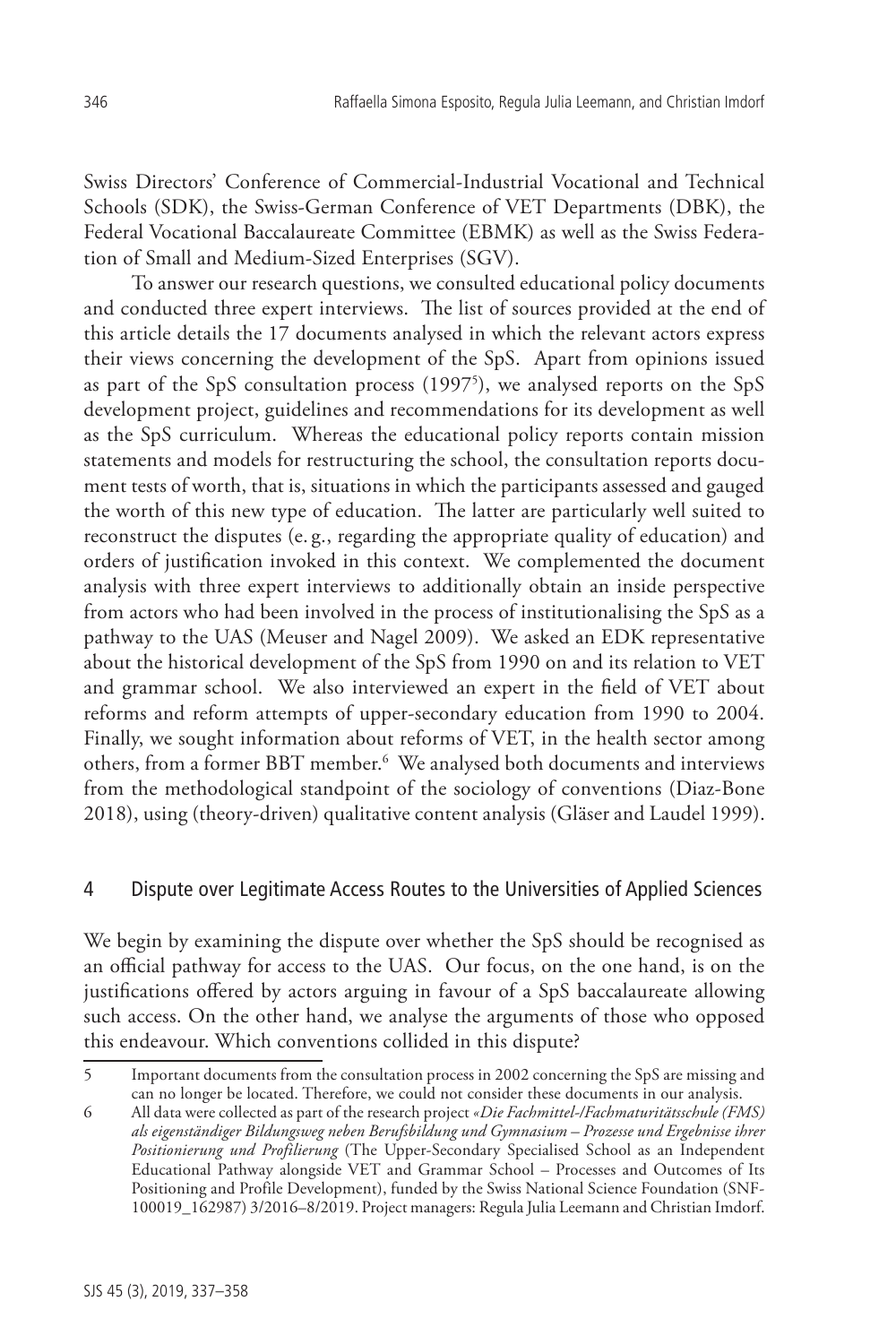4.1 Legitimate Pathway to the Universities of Applied Sciences: Equal Treatment and Skills Shortages

As early as 1992, the EDK emphasised that it is important that the SpS provide access to the UAS (EDK 1992). A few years later, it even called this "indispensable" for the future existence of the SpS (EDK 1996, 9). For this reason, the EDK proposed introducing a "specialised baccalaureate" as a third type of baccalaureate alongside the long-established one offered by the traditional grammar schools and the vocational baccalaureate that was newly institutionalised in 1994.

The SpS advocates justified their demand by arguing that all recognised pathways to these universities should be treated equally across Switzerland, especially compared with the VET pathway via the vocational baccalaureate. This would also ensure "European compatibility" (EDK 1996, 9) of the SpS certificates. Moreover, the SpS would enable young women – in line with equal participation of women and men in education – to acquire a solid school-based education and thus offer them an opportunity for higher education. For this reason, the SpS must provide access to the UAS. Those actors invoked principles of justice, such as equality, fairness and participation, that are inherent in the civic convention and bolstered them by drawing on an argument rooted in the industrial convention, according to which the SpS makes an important contribution to maintaining the supply of next-generation professionals, especially in areas where it "has not been easy to find enough willing trainees" (ibid., 1996, 11), primarily in healthcare and social work.

These efforts to position the SpS as an upper-secondary route to the UAS were met with criticism particularly from the VET side. Which orders of justification did VET advocates refer to in questioning the SpS as a pathway to higher education?

4.2 Rejection of the Legitimacy of the Specialised School: Lack of Practical Experience and Defence of the "Golden Path to Applied Higher Education"

The proponents of VET rejected the civic justifications from SpS representatives. They argued that the SpS should no longer focus on the education of young women and thus "be largely gender-oriented" (DBK 1997, 2); rather, it should "clearly be at the service of business and provide a suitable foundation upon which advanced professional education and training can build" (ibid.). At the same time, this suitability was questioned by pointing out that the SpS did not award a vocational diploma and therefore lacked the prerequisites to convey "the practical knowledge and skills that are required for studying at a university of applied sciences" (EBMK 1997, 2). We can observe two things here. One is a situation of radical criticism. The measure of equivalence associated with the civic convention was rejected as a foundation for the test of worth (who is a legitimate provider of access to the UAS?). To make their argument, these critics drew on the domestic–company convention and determined that access to higher education required, as prerequisites, having been trained on the job in a business-related environment as well as practical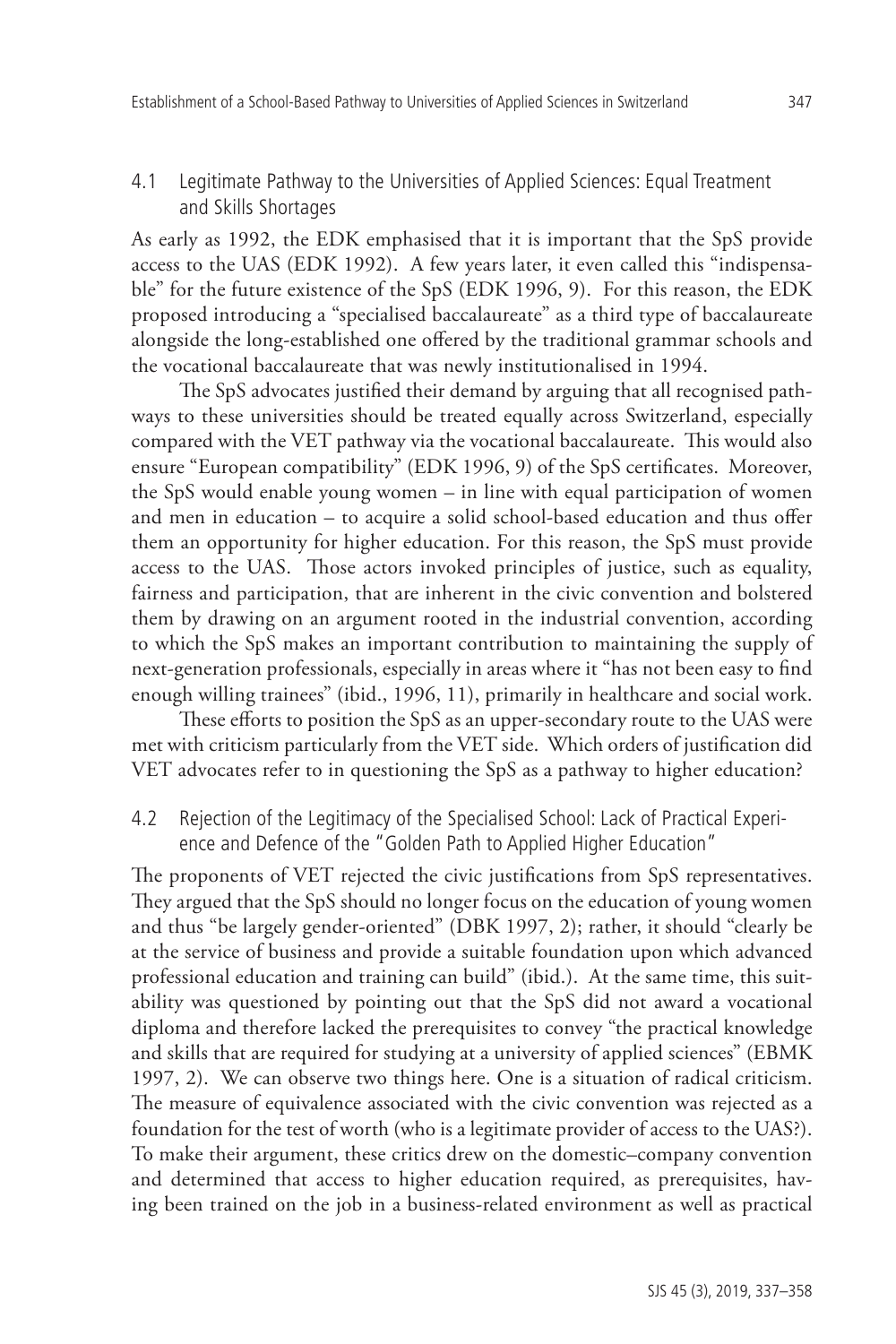experience in the world of work. The other matter is a dispute in terms of a less radical criticism over the measure of equivalence in the domestic convention. The characteristics of domesticity within a business operation were given more weight than those of a (purely) school-based education.

One reference for this postulate was the draft of the new Vocational and Professional Education and Training Act (VPETA), which determined that dual-track VET would be the standard model and school-based forms of vocational education would play a minor role (EVD 1999). This enabled the VET advocates to refer to this bill and utilise it in this specific negotiation situation as an instrument of valorisation thus securing the scope of the domestic–company convention (SGV 2002). A further aspect was that the organisational combination of dual-track VET followed by advanced general education in the form of the vocational baccalaureate was considered the "golden path to the universities of applied sciences" (EBMK 1997, 1). The VET side was concerned that this standard route to applied higher education should not come under pressure from the SpS as a school-based pathway not requiring on-the-job training. Were this "golden path"

*forced to compete with a facile solution of a three-year SpS-education, then the increased appeal [of VET; authors' addition] that was actually intended [by introducing the vocational baccalaureate; authors' addition] would be lost again.* (EBMK 1997, 2)

Here, the VET advocates reinforce the domestic–company logic of justification upon which they base their argument of insufficiently experientially anchored, practical education and training by additionally invoking the convention of fame; they do so by defending the need to preserve the reputation and image of dual-track VET as the "golden path to the universities of applied sciences".

In this dispute over the SpS' access to the UAS, the different orders of justification meet. The proponents of the SpS awarding a specialised baccalaureate primarily refer to the civic convention by arguing for an equal treatment of different educational pathways as well as equal opportunity for girls and boys. Those defending the status of VET by relying on the domestic–company convention reject these demands and question the legitimacy of the SpS as a route to higher education as a matter of principle by declaring experiential learning on the job an indispensable prerequisite. What becomes apparent here is that this position is less concerned with the requirements of university study and revolves more around professional competencies and experiential knowledge gained on the job.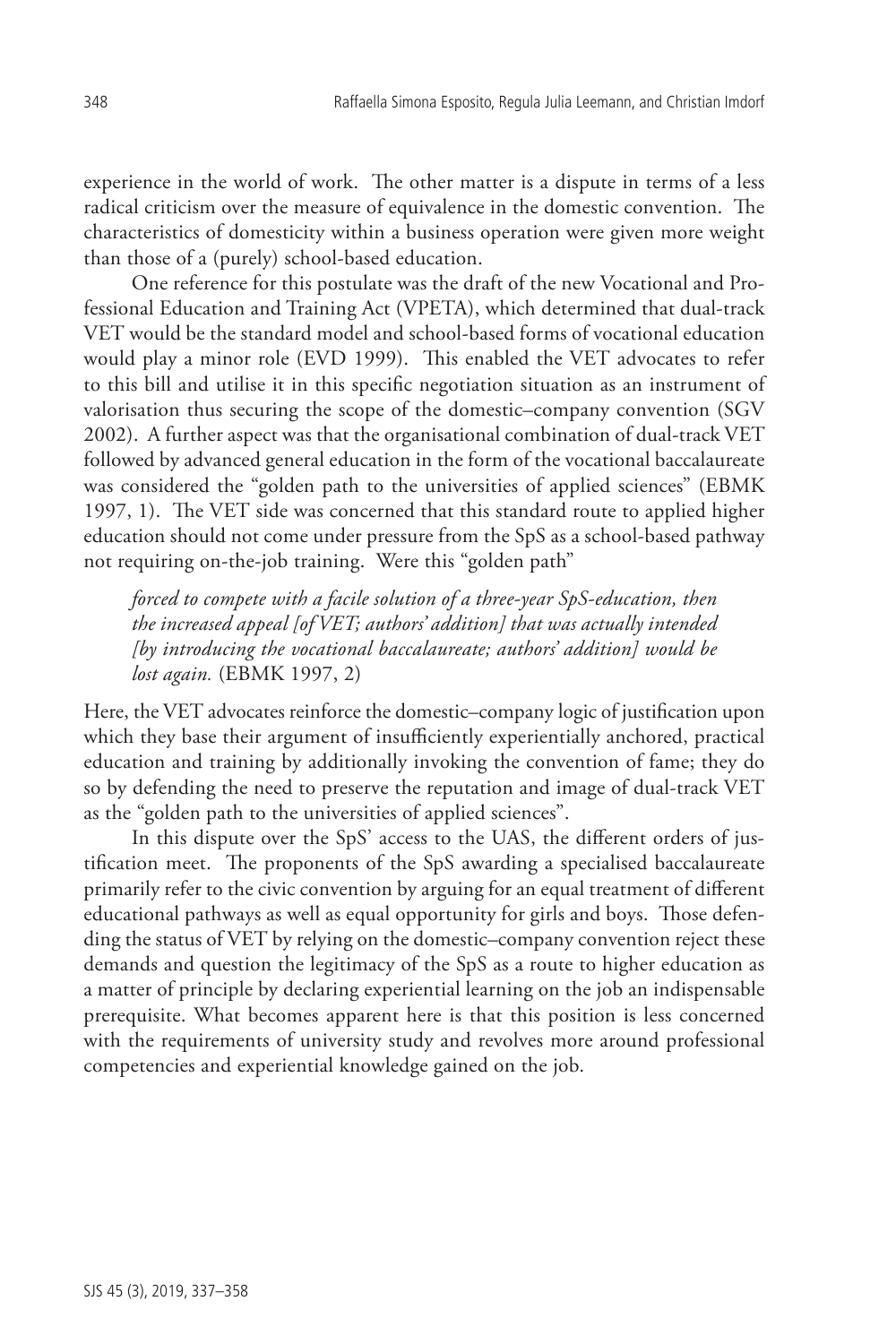# 5 Dispute over the Quality of Education for Access to the Universities of Applied Sciences

In the following, we will contrast the aspects concerning the quality of education that the actors highlighted in the debate on the two pathways to the UAS. What qualities did they emphasise as criteria for university readiness? What qualities were criticised and deemed unsuitable and insufficient?

# 5.1 Advanced General Education and a "Stable Personality"

Against the backdrop of growing pressure toward higher qualifications and the generally increasing significance of general education for professional training at the time, SpS advocates considered advanced general education as being an important prerequisite for access to the UAS (EDK 1992). In addition to this quality, which is significant in the civic order of worth, the need for a "stable personality" (ibid., 1992, 1) was stressed especially for the professional fields of healthcare and social work. In this view, the SpS, owing to its pronounced focus on "developing the student's personality" (ibid., 1992, 2), would provide an educational background specifically tailored to the needs of the respective professions and the most appropriate preparation by providing a sheltered environment for personal development. Furthermore, the SpS would educate their pupils to become "independently thinking and responsibly acting personalities" who also assume responsibility for the community (ibid., 1992). Moreover, this focus on personality development would promote skills relevant to studying at a UAS, such as personal responsibility and working independently (KDMS 1993). The youths would thus learn early on "to take responsibility for their own learning process" (ibid., 1996, 19).

Compared to the time around 1970 when the SpS pursued the educational objective of a "mature personality" as a compromise that sought to unite the civic and the domestic-school convention, we can identify new, additional characteristics at this point. On the one hand, we see that its proponents began to emphasise key skills such as personal responsibility and independence, which are prerequisites for mastering the demands of project-based learning at universities in accordance with the project convention. On the other, the SpS positioned itself as an expert organisation – an object of the industrial convention – that guaranteed that its graduates would be university ready and prepared to develop professional competence in the areas of healthcare and social work.

# 5.2 The School-based Acquisition of a Vocational Diploma: A Failed Compromise

In contrast to the SpS advocates, the VET proponents recurrently stressed the relevance of "genuinely qualifying VET" (SDK 1997, 3) as well as extensive practical experience on the job as prerequisites for studying at a UAS. However, some of the VET proponents were at the same time aware of the new academic demands and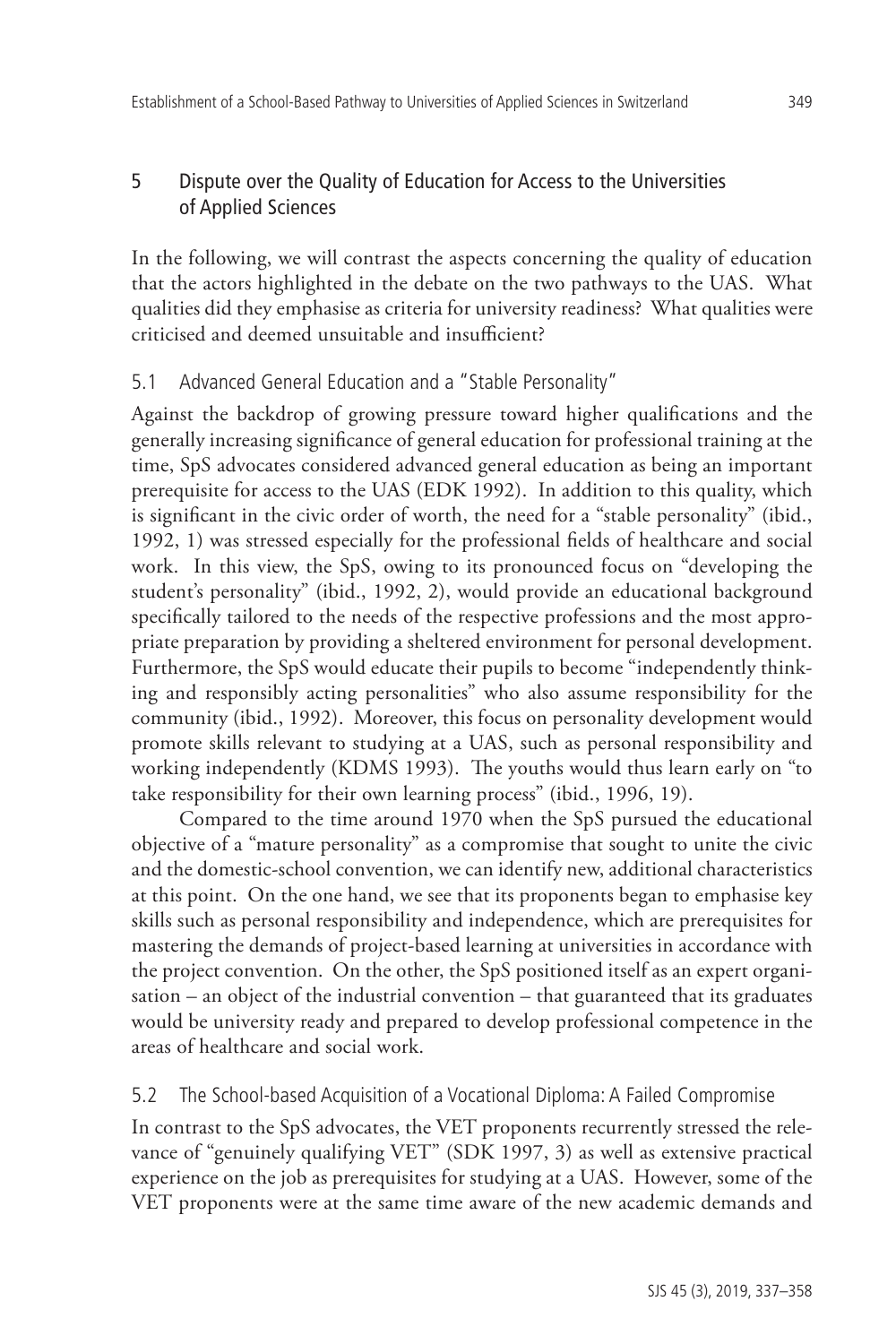floated the idea of utilising the SpS' longstanding experience in providing advanced education and preparing for VET in the fields of health and social work for their own agenda. They saw the future "mission" of the SpS "in the area of general education and professional propaedeutic especially in those professions[…] that require greater personal maturity" (SDK 1997, 4). Seeking a compromise and wanting to take a "future-oriented step in the development of educational policy" (DBK/ EBMK 2001, 2), they suggested transforming the SpS in these areas into specialised vocational schools and thus institutionally into a type of education in line with the VET system (Schweizerischer Bundesrat 2000; Nationalrat 2001).

The draft of the new Vocational and Professional Education and Training Act indeed envisioned specialised vocational schools as a new type of education to provide VET programmes "that correspond with the increased need for school-based education without giving up the connection with on-the-job practice" (Schweizerischer Bundesrat 2000, 5712). These specialised vocational schools were conceived to be full-time vocational schools at the upper-secondary level, involving a larger volume of school-based learning than traditional dual-track VET as well as an internship during the last year of instruction (Wettstein 2001). Apart from a stronger focus on theoretical knowledge, these schools were supposed to stay true to the essence of the dual-track VET model – that is, its proximity to the labour market and professional practice – and, as a regular VET programme, award a professionally *qualifying* Federal VET Diploma (Eigenössisches Fähigkeitszeugnis, EFZ).

These VET advocates argued that, in regard to access to the UAS, the specialised vocational schools had two crucial advantages over the established SpS model : extensive practical education and training as well as a qualifying vocational diploma. The specialised vocational school was thus an organisational solution in terms of an investment in forms in the domestic–company convention that would avoid the feared competition between the SpS and dual-track VET and preserve the golden dual VET path.

Although the EDK stated in 2001 that the SpS was "open" to the idea of transforming itself into specialised vocational schools in the field of health and social work and making certain compromises regarding the volume of practical on-the-job training (EDK 2001, 2), SpS representatives "made a strong effort to hold onto their own profile, which was not compatible with VET" (former BBT representative). The demand for at least one year of practical training as part of the SpS curriculum was not compatible with the SpS representatives' self-conception of a school providing upper-secondary general education without the school "losing its identity" (former BBT representative).

*Well, it [the idea of transformation of the SpS into a specialised vocational school; authors' addition] didn't go down well at all. […] Those people [SpS representatives; authors' addition] actually stood fast on the issue. VET never*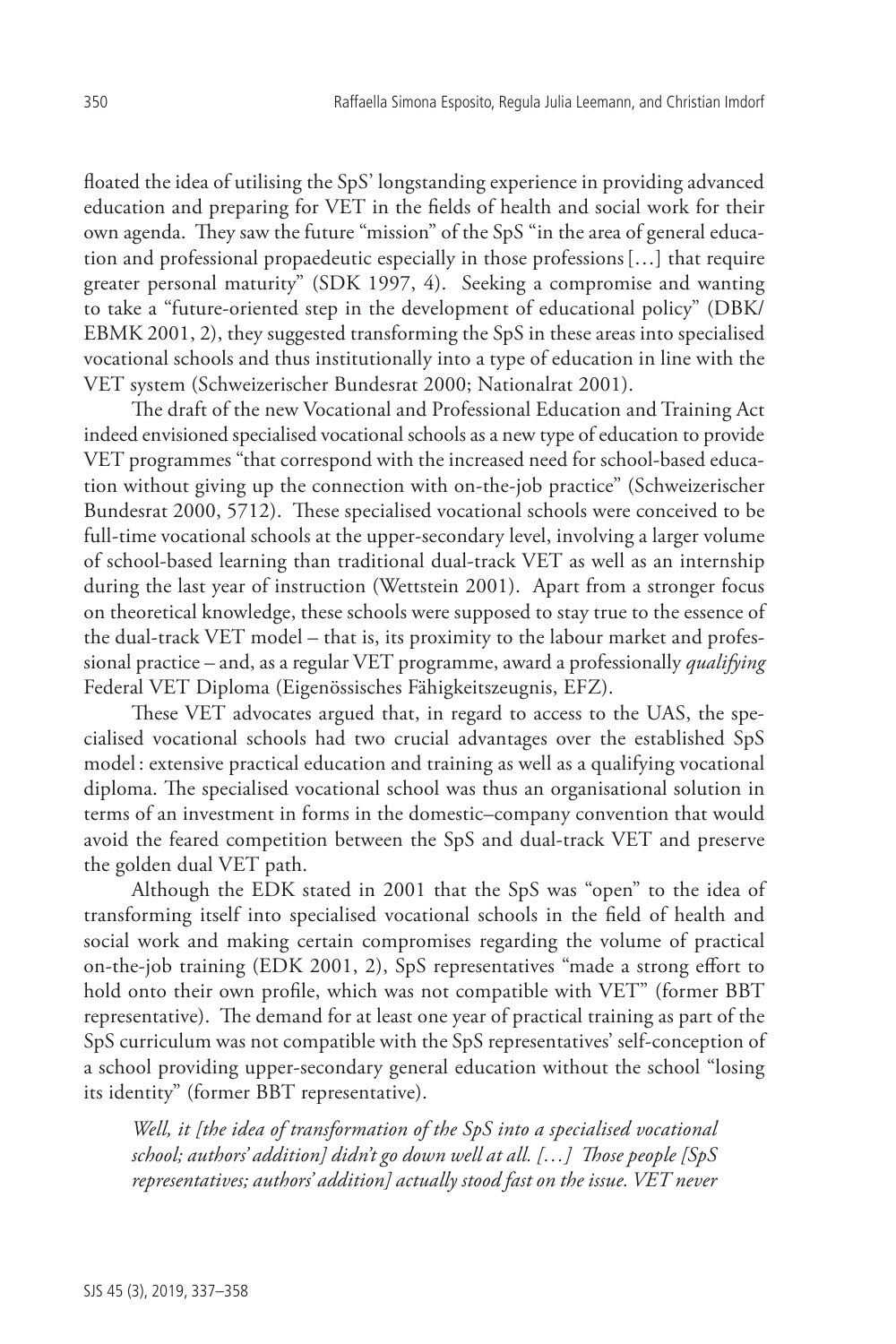# *really interested them; they wanted to prepare for the tertiary level instead.*  (VET expert)

What we see here is substantial ambivalence among SpS representatives in two respects. First, they were willing to make sacrifices and transform themselves into vocational special schools in the fields of health and social work since their refusal to do so could have threatened the existence of the SpS as an educational pathway in general, as the former BBT representative explained. Second, the institutional transformation of the SpS into a part of the VET system would have resulted in losing the core of its traditional identity, namely, as a school of general education.

Soon, however, these transformation attempts came to an abrupt halt. Influential advocates of dual-track VET still feared that introducing special vocational schools could create competition for the dual model. "Apparently, the prevailing opinion in educational policy was that VET enjoyed a lesser standing among the population than vocational schools" (Wettstein 2002, 1). To avoid internal competition in vocational education between dual-track VET and more strongly school-based vocational education, the concept of specialised vocational schools was ultimately rejected in the National Council's final parliamentary consultation and removed from the final draft of the new Vocational and Professional Education and Training Act. This was the end of the idea of transforming the SpS into a specialised vocational school in the field of health and social work.

#### 6 Institutional Solutions to the Dispute through Successful Compromise

In their 1999 recommendations for the further development of the SpS, the EDK formulated as the SpS' key educational objective its "stronger integration in the VET system" (EDK 1999, 1). In 2003, this expectation was institutionalised by introducing occupational profiles in the regulations governing the recognition of qualifications awarded by SpS (EDK 2003). Since that time, SpS students have been required to opt for a specific occupational profile, usually at the beginning of the second year of training, and then take additional subjects specific to that profile in addition to their general-education classes. This has enabled the SpS to strengthen its identity as a school preparing for advanced vocational education in specific fields – in terms of a "planned supplier" (Diaz-Bone 2018, 149) to UAS – and formalise its function or quality within the industrial order of worth.

In this context, the EDK also included regulatory arrangements to secure its "future-oriented function as a school providing guidance in career choice" (EDK 2001, 4). By investing in the form of an obligatory non-school internship of at least two weeks in the first year of training, the SpS representatives not only anchored assistance for their students in making career choices in their curriculum but also institutionalised an opportunity for them to gain initial practical experience in the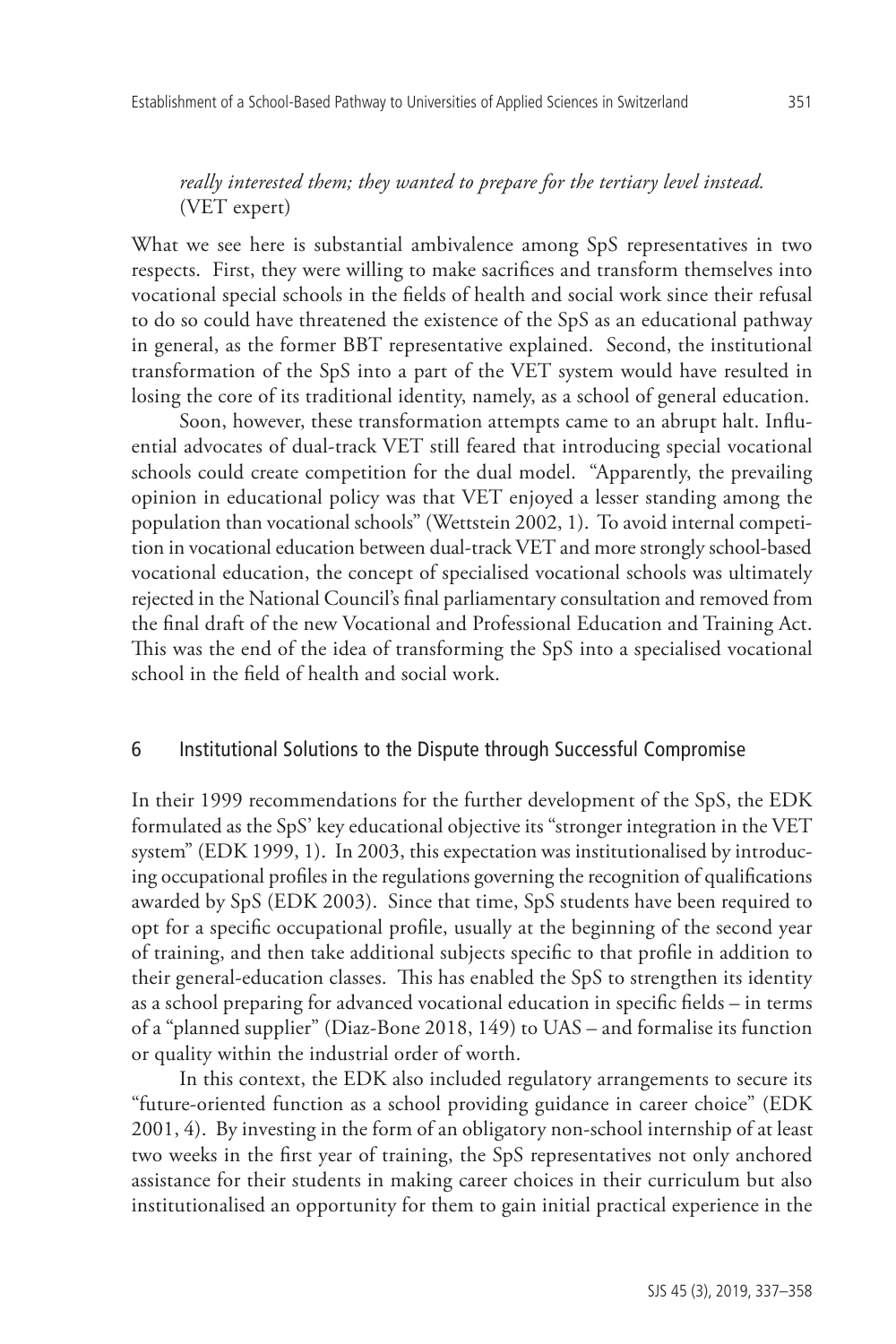world of work. However, the primary measure by which SpS representatives met the demand for job experience, which defined the dispute over the SpS as a legitimate pathway to the UAS, was to introduce the specialised baccalaureate. This involved two aspects that have remained to this day. First, during their fourth year of training students were to participate in an internship of 12 to 40 weeks' duration in their chosen occupational field (EDK 2003). This made job experience a major part of the SpS' educational programme. Second, students were required to prepare their own independent written specialised baccalaureate thesis related to their internship (ibid.). This was to demonstrate their command of important skills for university study, such as academic writing and the ability to do academic work. The requirement reveals the fundamental compromise between the civic and the industrial order of worth, constituting the self-conception of the SpS as an upper-secondary school of general education that seeks to ensure its graduates' university readiness and their preparedness to meet the increased skill requirements in the world of work.

We interpret this institutionalisation of elements of education and training that are geared toward an occupational field and professional practice as an investment in forms that falls within the scope of the industrial as well as domestic–company convention. It is also a compromise that addressed the criticism from the VET side that the SpS lacked qualities required for access to UAS. These new educational elements played a major role both in stabilising the SpS in a negotiation situation marked by considerable uncertainty and in establishing it as a route to the UAS. At the same time, the SpS managed to incorporate into this compromise its traditional civic quality of providing advanced general education and secure its role therein.

However, the idea of integrating practical experience into the conceptual design of the specialised baccalaureate in terms of "a practical component in a specific professional field or job experience in general" (EDK 1996, 19) never convinced the VET advocates. They held onto their view that the SpS failed to meet the requirements of an access route to the UAS.

*The new Vocational and Professional Education and Training Act calls the dual system the golden path. […] The practical side of things comes up short to an extent that, although the SpS indeed provides a good general education, it has nothing to do with VET. […] As far as access to the universities of applied sciences via a SpS is concerned, we resolutely object if it does not involve at least one prior year of skilled work on the job!* (SGV 2002, 2–4)

In this view, the internship required as part of the specialised baccalaureate is not sufficient to achieve the educational quality standards according to the domestic– company order of worth. This "broadening of one's horizon" (DBK 1997, 3) does not "qualify as proof of vocational education and training" (SDK 1997, 3) and is nothing but "tokenism". (DBK 1997, 3)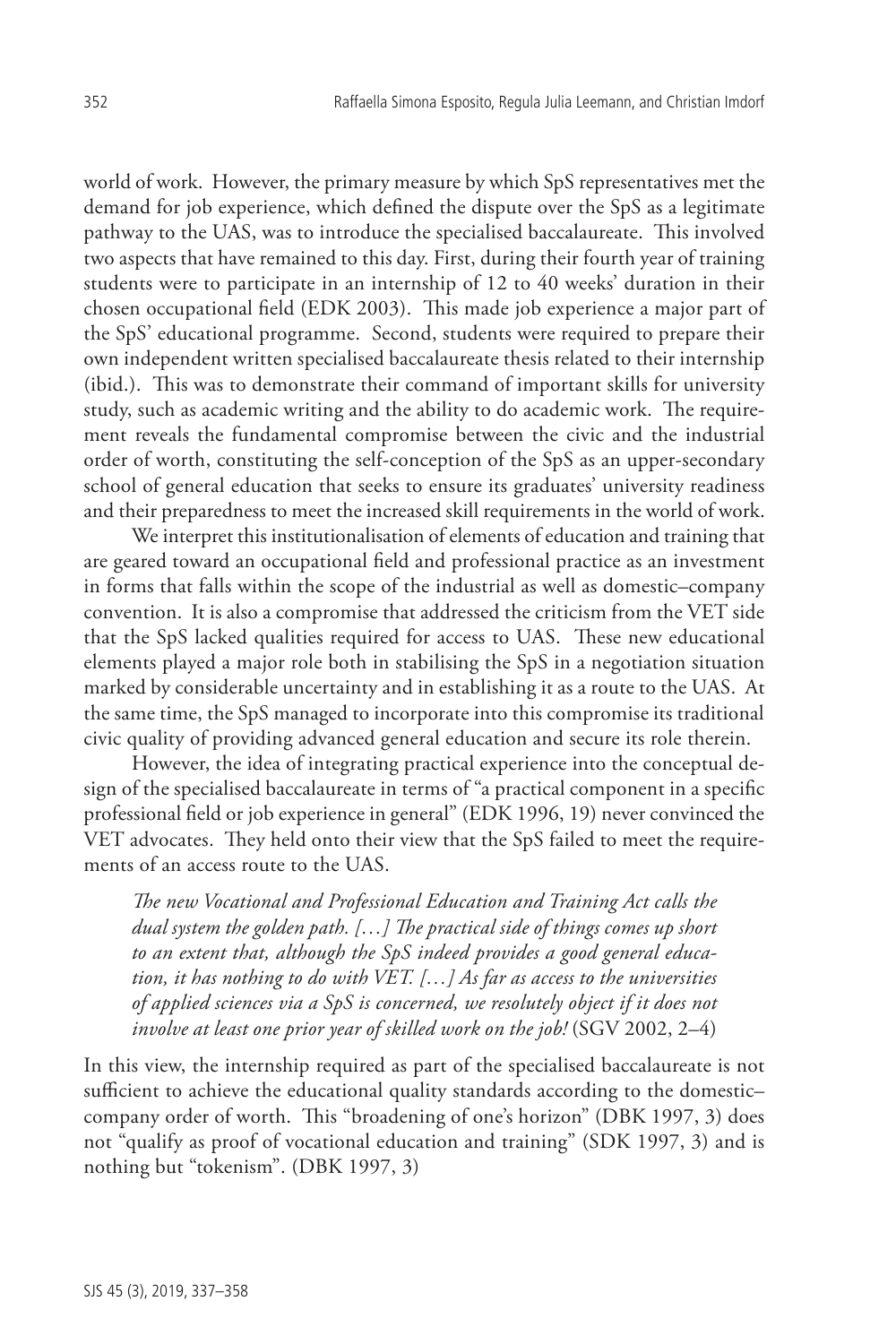This position of the VET side links university readiness with expectations in the working world of prolonged learning on the job and experiential knowledge that have been incorporated into the curricula of the UAS – rather than giving more weight to general education, personality development, theoretical-systematic knowledge and key competencies. Today, this has consequences for the preparation of VET learners for studying at a UAS. Current statistics show that, within 42 months after graduating from an SpS, two-thirds of the SpS graduates in the health field attain a specialised baccalaureate (BFS 2018, 23), whereas only ten per cent of VET graduates in a health occupation move on to acquire a vocational baccalaureate (BFS 2018, 21).

When considering this, however, we must take into account that the two groups differ to some extent in their social background and academic performance. SpS students are more likely to have parents with a university degree than three-year VET students (21 per cent versus nine per cent), whereas the two groups do not differ in terms of migration status.7 Enrolling in an SpS requires slightly higher academic performance on average than being admitted to VET. While 22 per cent in VET come from the lowest track of lower-secondary education, this applies to only seven per cent of those in SpS.8

Of those with a specialised baccalaureate, 81 per cent (health) and 77 per cent (social work), respectively, move on to a UAS afterward, whereas only 49 per cent of those holding a vocational baccalaureate in the fields of health and social work do so (BFS 2018, 25, 29). Compared to the VET system, it seems that the SpS is more successful in providing its graduates a path to tertiary education. One important reason might be that the specialised baccalaureate is not a professionally qualifying credential. This provides a strong incentive for these graduates to continue studying further. Nevertheless, the SpS' success in bringing its graduates into the UAS and for occupations with increasing academic demands is highly likely to benefit its future legitimation. In 2017, 30.3 per cent of the first-year enrolments at UAS in the entire field of health relied on a general baccalaureate for admittance, 26.9 per cent on a vocational baccalaureate, 26.2 per cent on a specialised baccalaureate, and 16.6 per cent on other access criteria (our own calculations based on data from the Federal Statistical Office).

## 7 Conclusions and Outlook

This article has aimed to examine how the SpS managed to establish itself as a legitimate pathway to the universities of applied science in the face of controversy.

<sup>7</sup> Übergänge und Verläufe auf der Sekundarstufe II: Aktualisierung 2016 (retrieved 31.10.2018 from https://www.bfs.admin.ch/bfs/de/home/statistiken/bildung-wissenschaft/uebertritte-verlaeufebildungsbereich/sekundarstufe-II.assetdetail.1680607.html

<sup>8</sup> These are our own calculations based on the data mentioned in footnote 7.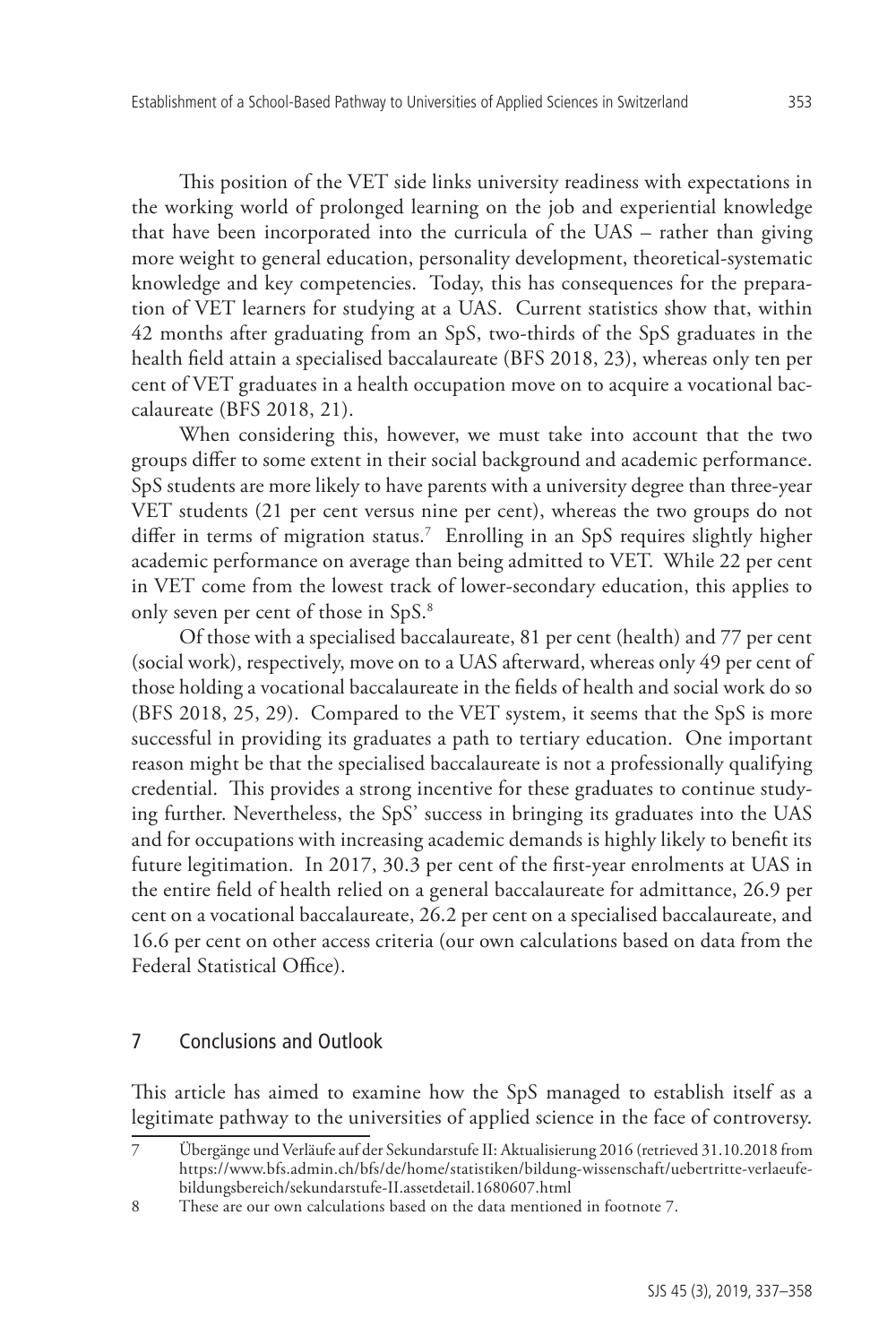To do so, we have analysed the last phase of its institutionalisation process from 1990 to 2004. We have been able to show how the changing demands of knowledge in a working world marked by a growing provision of services influenced the SpS' development from a "dead-end" track to a recognised pathway to the UAS.

To the advocates of dual-track VET, it was always clear that extensive professional experience on the job and the professional qualifications acquired in the process were indispensable prerequisites for access to the UAS. They also believed that the SpS would compete with and undermine the status of dual-track VET as "the golden path to the universities of applied sciences". With reference to the domestic–company convention as well as the convention of fame, the VET advocates delegitimised the SpS' claim to represent an equal pathway to the UAS. The proponents of the SpS, by contrast, argued that advanced vocational education at the UAS required broad general knowledge, including theoretical-systematic knowledge and key competencies and – especially in the fields of health and social work – a stable personality. Whenever possible, the SpS representatives underpinned their compromise between the civic, domestic–school and project convention by reference to the industrial convention by emphasising the SpS' potential for securing the supply of young professionals (particularly young women) in the areas in question.

While VET representatives employed the domestic convention to oppose the SpS' aspirations to offer a pathway to the UAS, arguing that the latter's graduates lacked practical job experience, their SpS counterparts referred to the same order of justification to underscore the legitimacy of the school-based path by invoking the significance of personality development in a sheltered environment. We interpret the dispute between the representatives of general education and those of VET as a dispute *within* the domestic convention based on two different measures of equivalence to argue in favour or against the "quality" of the SpS as a pathway to the UAS. Whereas interpersonal relationships in the school community are crucial in the area of general education and the sheltered school environment promotes individualised personality development, interpersonal relationships in the work community are at the centre of company-based VET in an environment in which knowledge is gained through experience on the job. In terms of advancing the sociology of conventions theoretically in the area of education, differentiating the domestic convention according to specific educational settings – we have called them domestic–school convention and domestic–company convention – has proved to be relevant.

The "company" articulation of the domestic convention is geared toward labour-market demands and has prevailed as a powerful measure of equivalence in the dispute described above. This is reflected, not least, in the institutionalisation of various practical education and training components in the more recent SpS curriculum. Whereas the SpS had traditionally justified its quality by referring to the domestic convention by applying the educational yardstick of promoting community building at school via developing the students' personalities, providing its students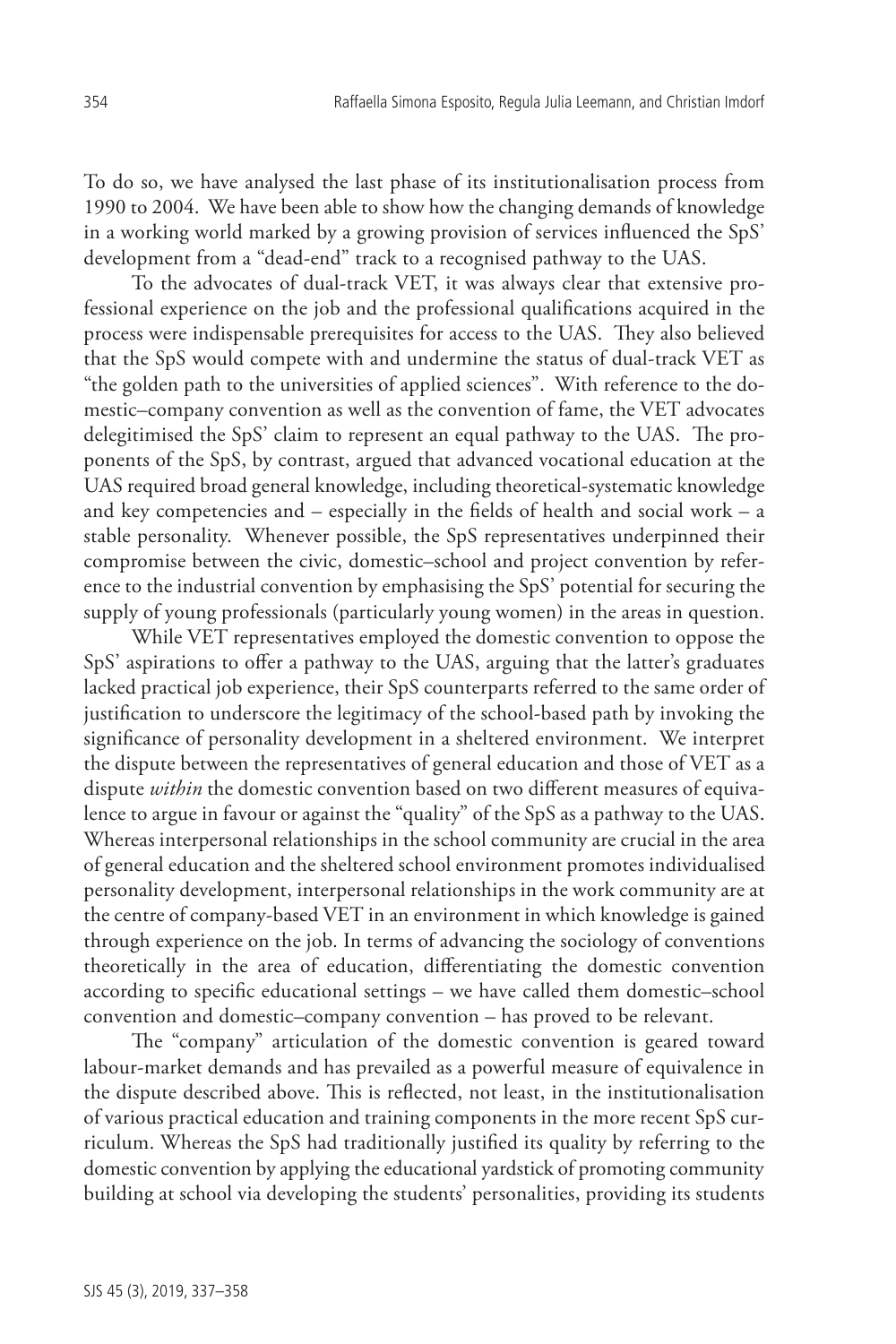the opportunity to gain initial practical experience on the job has now become part of the SpS curriculum. We assume that the SpS representatives accepted this shift in the relevant measure of worth – in the sense of a compromise *within* the domestic convention – to take the wind out of the sails of their critics from the VET side and position the SpS as a legitimate and recognised pathway to the UAS. In so doing, the SpS advocates have kept with their articulation of the domestic world in line with the domestic–school convention.

Tapping the full explanatory potential of the sociology of conventions in the field of education would require further research that critically reflects on the suggested differentiation between a school-based and company-based accentuation of the domestic convention in the context of education. What is more, the conventiontheoretical approach offers promising potential not only to bridge the systematic dichotomy of general and vocational education but also to question the assumption of an increasing hybridisation of general and vocational education in the context of a growing permeability of educational pathways. What we propose instead of the hybridisation thesis is to theorise the qualities and worth of different situations of teaching and learning as well as types of knowledge in terms of compromises between plural logics and thus to abstain from any simple attribution of a (single) logic to a specific institutional pathway.

### 8 Sources

- BBT (Bundesamt für Berufsbildung und Technologie). 2006. Berufliche Grundbildung: Rahmenlehrplan für den allgemeinbildenden Unterricht. Bern.
- DBK (Deutschschweizerische Berufsbildungsämter-Konferenz). 1997. Entwicklungsprojekt Diplommittelschulen: Stellungnahme zur Vernehmlassung vom 28. November 1997.
- DBK/ EBMK (Deutschschweizerische Berufsbildungsämter-Konferenz/Eidgenössische Berufsmaturitätskommission). 2001. Diplommittelschulen. Auftrag und Stellenwert der DMS in der Zukunft; Vorbereitung der EDK-Sitzung vom 17.8.2001.
- EBMK (Eidgenössische Berufsmaturitätskommission). 1997. Vernehmlassung «Entwicklungsprojekt Diplommittelschulen (DMS)» vom 9. September 1997.
- EDK (Schweizerische Konferenz der kantonalen Erziehungsdirektoren). 1987. Richtlinien für die Anerkennung von Mittelschulen. 11. Juni 1987.
- EDK. 1989. Diplommittelschulen. Richtlinien. Rahmenlehrpläne. Dossier 11A. Bern: EDK.
- EDK. 1992. Leitlinien zur Weiterentwicklung und Verankerung der Diplommittelschulen im Schweizerischen Bildungswesen vom 26. November 1992. Kommission DMS.
- EDK. 1996. Entwicklungsprojekt Diplommittelschulen (DMS). Bericht und Anträge an den EDK-Vorstand vom 20.12.1996. Kommission DMS.
- EDK. 1999. Empfehlungen zur Weiterentwicklung der Diplommittelschulen (DMS) vom 25. Februar 1999.
- EDK. 2001. Auftrag und Stellenwert der DMS offene Fragen, Entwicklungsmöglickeiten im sich wandelnden Bildungssystem; zum weiteren Vorgehen. September 2001.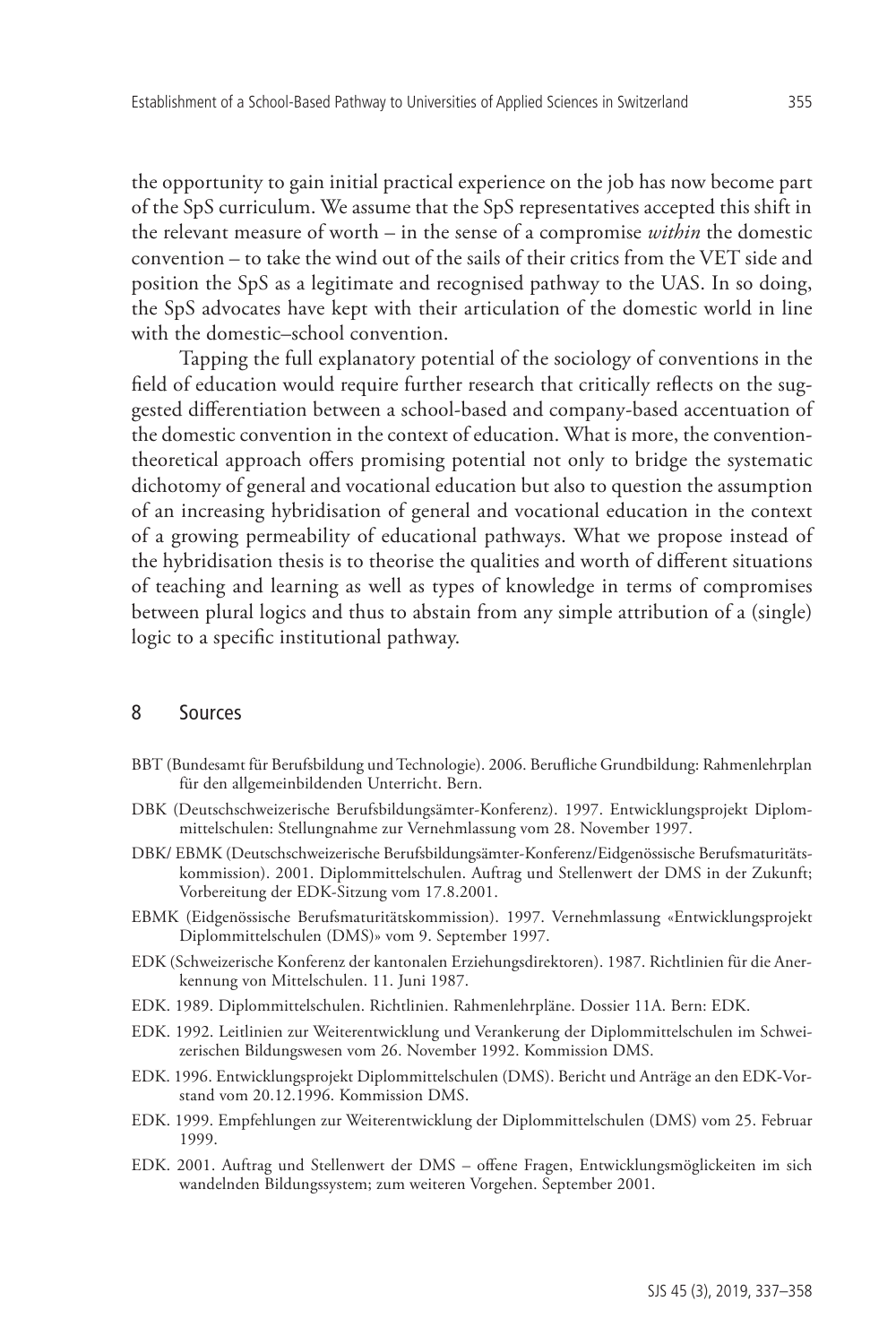EDK. 2003. Reglement über die Anerkennung der Abschlüsse von Fachmittelschulen vom 12. Juni 2003.

- EVD (Eidgenössisches Volkswirtschaftsdepartement). 1999. Revision des Berufsbildungsgesetzes. Erläuternder Bericht für die Vernehmlassung. Bern, im Mai 1999.
- KDMS (Konferenz der Rektorinnen und Rektoren schweizerischer Diplommittelschulen). 1993. Die Diplommittelschulen im schweizerischen Bildungssystem. Standortbestimmung und Weiterentwicklung vom 3. Februar 1993.
- KDMS. 2001. Dossier Diplommittelschulen (DMS) mit Rahmenlehrplan DMS (RLP DMS), Juni 2001, 1–58.
- Nationalrat, 2001. Amtliches Bulletin. Wintersession 2001. Dritte Sitzung, 28.11.2001, letzter Aufruf 11. Juli 2017.
- SBFI (Staatssekretariat für Bildung, Forschung und Innovation). 2006. Verordnung des SBFI über Mindestvorschriften für die Allgemeinbildung in der beruflichen Grundbildung. Bern.
- Schweizerischer Bundesrat. 2000. Botschaft zu einem neuen Bundesgesetz über die Berufsbildung vom 6. September 2000 (Berufsbildungsgesetz, BBG).
- SDK (Schweizerische Direktorenkonferenz gewerblich-industrieller Berufs- und Fachschulen). 1997. Stellungnahme zu Entwicklungsprojekt Diplommittelschulen (DMS) vom 24. November 1997.
- SGV (Schweizerischer Gewerbeverband). 2002. Anerkennungsreglement und Dossier DMS-Vernehmlassung vom 31. Mai 2002.

## 9 References

- Baethge, Martin. 2006. Das deutsche Bildungs-Schisma: Welche Probleme ein vorindustrielles Bildungssystem in einer nachindustriellen Gesellschaft hat. *SOFI Mitteilungen* 34: 13–27.
- Baethge, Martin. 2004. Ordnung der Arbeit Ordnung des Wissens: Wandel und Widersprüche im betrieblichen Umgang mit Humanressourcen. *SOFI Mitteilungen* 32: 7–21.
- Baethge, Martin, Heike Solga, and Markus Wieck. 2007. *Berufsbildung im Umbruch. Signale eines überfälligen Aufbruchs*. Berlin: Friedrich-Ebert-Stiftung.
- BFS (Bundesamt für Statistik). 2018. Übergänge nach Abschluss der Sekundarstufe II und Integration in den Arbeitsmarkt. Längsschnittanalysen im Bildungsbereich. Neuchâtel: BFS.
- Böhle, Fritz. 2015. Erfahrungswissen jenseits von Erfahrungsschatz und Routine. Pp. 34–63 in *Soziale Inwertsetzung von Wissen, Erfahrung und Kompetenz in der Berufsbildung,* edited by Agnes Dietzen, Justin W. Powell, Anke Bahl, and Lorenz Lassnigg. Weinheim and Basel: Beltz Juventa.
- Boltanski, Luc, and Eve Chiappello. 2005. *The New Spirit of Capitalism*. London and New York: Verso.
- Boltanski, Luc, and Laurent Thévenot. 2006. *On Justification. Economies of Worth*. Princeton: Princeton University Press.
- Boltanski, Luc, and Laurent Thévenot. 1999. The Sociology of Critical Capacity. *European Journal of Social Theory* 2(3): 359–377.
- Derouet, Jean-Louis. 1992. *Ecole et Justice. De l'égalité des chances aux compromis locaux ?* Paris: Editions Métailié.
- Diaz-Bone, Rainer. 2018. *Die « Economie des conventions »*. *Grundlagen und Entwicklungen der neuen französischen Wirtschaftssoziologie*. Second edition. Wiesbaden: Springer VS.
- Diaz-Bone, Rainer. 2017. Dispositive der Ökonomie. Konventionentheoretische Perspektiven auf Institutionen und Instrumentierungen der ökonomischen Koordination. Pp. 83–111 in *Dispositiv und Ökonomie. Dispositivanalytische Perspektiven auf Märkte und Organisationen,* edited by Rainer Diaz-Bone, and Ronald Hartz. Wiesbaden: Springer VS.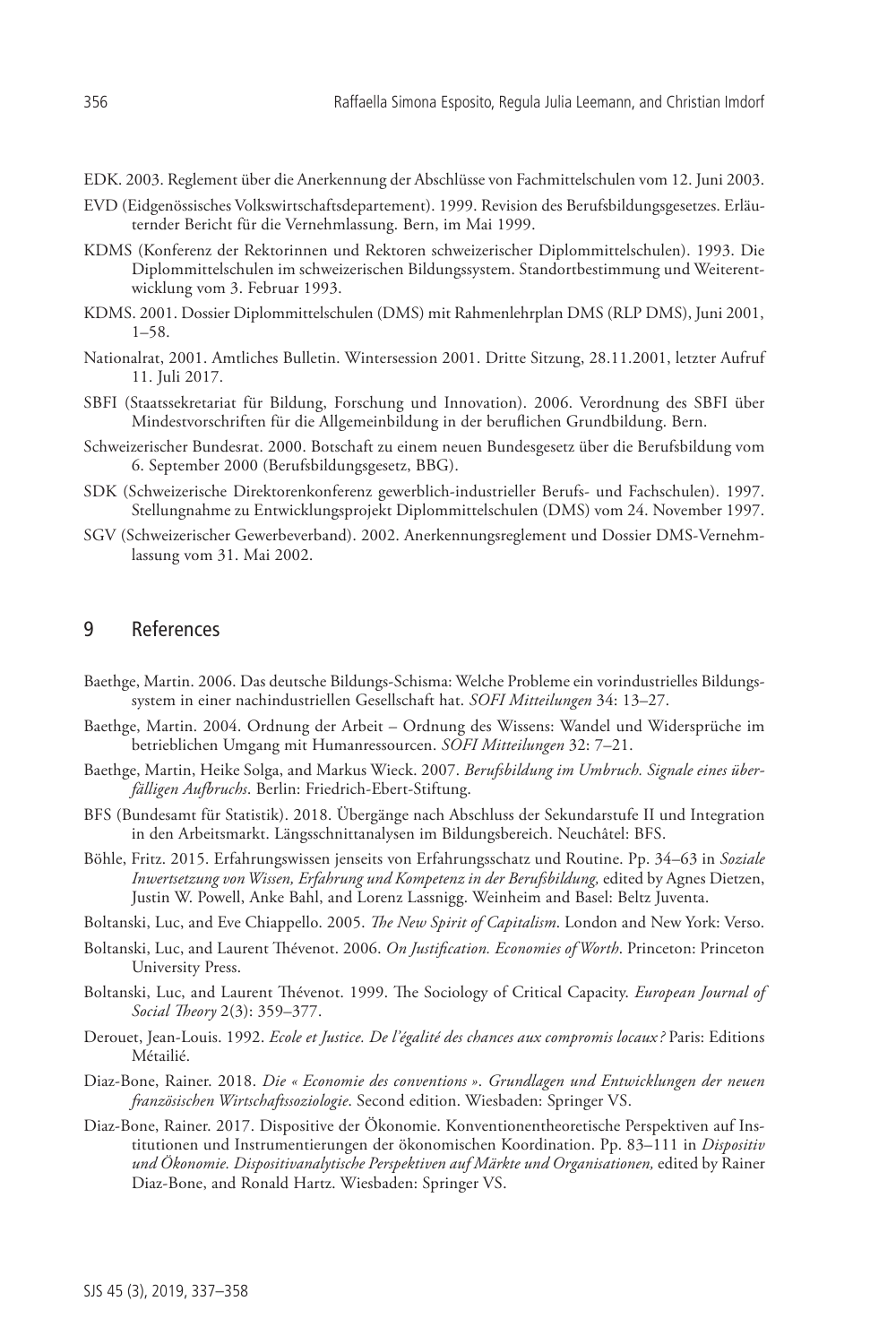- Diaz-Bone, Rainer. 2011. Einführung in die Soziologie der Konventionen. Pp. 9–41 in *Soziologie der Konventionen. Grundlagen einer pragmatischen Anthropologie,* edited by Rainer Diaz-Bone. Frankfurt am Main, New York: Campus.
- Dietzen, Agnes. 2015. Soziale Inwertsetzung von Wissen, Erfahrung und Kompetenz in der Berufsbildung. Pp. 9–31 in *Soziale Inwertsetzung von Wissen, Erfahrung und Kompetenz in der Berufsbildung,* edited by Agnes Dietzen, Justin W. Powell, Anke Bahl, and Lorenz Lassnigg. Weinheim and Basel: Beltz Juventa.
- Eymard-Duvernay, François. 1989. Conventions de qualité et formes de coordination. *Revue économique* 40(2): 329–359.
- Gläser, Jochen, and Grit Laudel. 1999. Theoriegeleitete Textanalyse? Das Potential einer variablenorientierten Inhaltsanalyse. *WZB Discussion Paper*, https://www.econstor.eu/handle/10419/50917 (20.03.2017).
- Griffith, Toni, and David Guile. 2004. Learning Through Work Experience for the Knowledge Economy. *Cedefop References Series* 48. Luxembourg: Office for Official Publications of the European Communities.
- Imdorf, Christian, Regula J. Leemann, and Philipp Gonon (eds). 2019. *Bildung und Konventionen. Die « Économie des Conventions » in der Bildungsforschung*. Wiesbaden: Springer VS.
- Kiener, Urs. 2013. Die Fachhochschule als Missverständnis. *Swiss Journal of Sociology* 39(2): 341–360.
- Kiener, Urs. 2004. *Vier Fallstudien schweizerischer Berufsbildungspolitik*. Winterthur: Kiener Sozialforschung.
- Kiener, Urs, and Philipp Gonon. 1998. *Die Berufsmatur als Fallbeispiel schweizerischer Berufspolitik.* Bern, Aarau.
- Kruse, Wilfried. 2012. Wechselfälle der Arbeit Beruflichkeit als Risiko? Pp. 269–282 in *Beruflichkeit zwischen institutionellem Wandel und biographischem Projekt*, edited by Axel Bolder, Rolf Dobischat, Günter Kutscha, and Gerhard Reutter. Wiesbaden: VS Springer Verlag.
- Leemann, Regula J., and Christian Imdorf. 2019a. Praktiken der Valorisierung in der Educational Governance. Zur Institutionalisierung der Schweizer Fachmittelschule in den 1970er Jahren. Pp. 427–459 in *Bildung und Konventionen. Die « Économie des Conventions » in der Bildungsforschung*, edited by Christian Imdorf, Regula J. Leemann, and Philipp Gonon. Wiesbaden: Springer VS.
- Leemann, Regula J., and Christian Imdorf. 2019b. Das Potenzial der Soziologie der Konventionen für die Bildungsforschung. Pp. 3–45. In *Bildung und Konventionen. Die « Économie des Conventions » in der Bildungsforschung*, edited by Christian Imdorf, Regula J. Leemann, and Philipp Gonon. Wiesbaden: Springer VS.
- Meuser, Michael, and Ulrike Nagel. 2009. Das Experteninterview konzeptionelle Grundlagen und methodische Anlage. Pp. 465–479 in *Methoden der vergleichenden Politik- und Sozialwissenschaft*, edited by Susanne Pickel, Detlef Jahn, Hans-Joachim Lauth, and Gert Pickel. Wiesbaden: VS Verlag für Sozialwissenschaften.
- Meyer, John W., Francisco O. Ramirez, David J. Frank, and Evan Schofer. 2007. Higher Education as an Institution. Pp. 187–221 in *Sociology of Higher Education*, edited by Patricia J. Gumport. Baltimore: John Hopkins University Press.
- Meyer, John W., and Francisco O. Ramirez. 2009. The World Institutionalization of Education. Pp. 111–131 in *Discourse Formation in Comparative Education,* edited by Jürgen Schriewer. Frankfurt am Main: Lang.
- Minssen, Heiner. 2012. *Arbeit in der modernen Gesellschaft. Eine Einführung.* Wiesbaden: VS Verlag.
- Rosenmund, Moritz. 2011. Bildungsföderalismus in der globalisierten Bildungsinstitution. Das Schulsystem der Schweiz. Pp. 33–46 in *Schule im gesellschaftlichen Spannungsfeld*, edited by Katja Kansteiner-Schänzlin. Baltmannsweiler: Schneider Verlag.
- Scharnhorst, Ursula, and Hanruedi Kaiser. 2018. *Transversale Kompetenzen. Bericht im Auftrag des SBFI im Rahmen des Projekts «Berufsbildung 2030* – *Vision und Strategische Leitlinien»*. Bern.